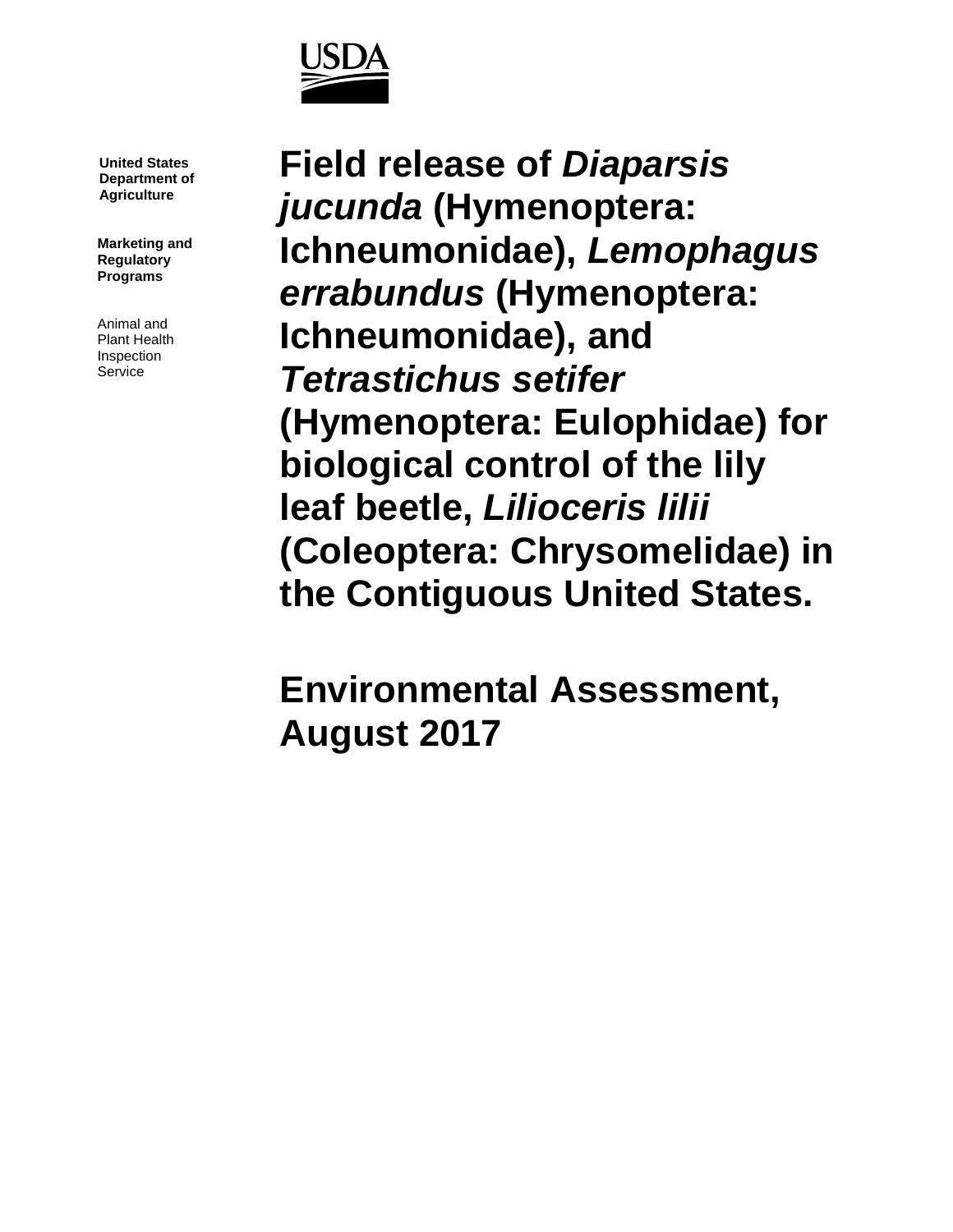**Field release of** *Diaparsis jucunda* **(Hymenoptera: Ichneumonidae),**  *Lemophagus errabundus* **(Hymenoptera: Ichneumonidae), and**  *Tetrastichus setifer* **(Hymenoptera: Eulophidae) for biological control of the lily leaf beetle,** *Lilioceris lilii* **(Coleoptera: Chrysomelidae) in the Contiguous United States.**

# **Environmental Assessment, August 2017**

#### **Agency Contact:**

Colin D. Stewart, Assistant Director Pests, Pathogens, and Biocontrol Permits Plant Protection and Quarantine Animal and Plant Health Inspection Service U.S. Department of Agriculture 4700 River Rd., Unit 133 Riverdale, MD 20737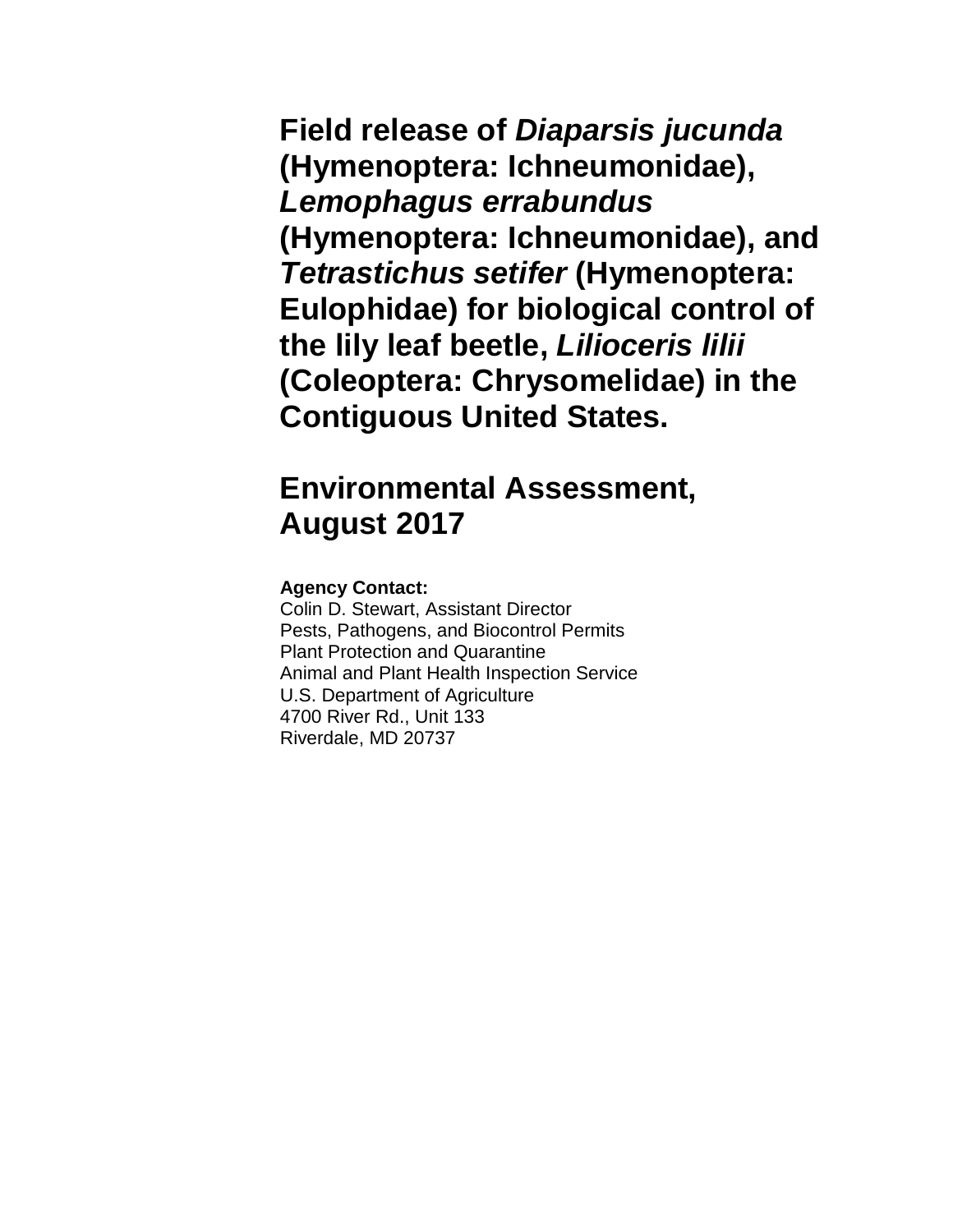#### Non-Discrimination Policy

The U.S. Department of Agriculture (USDA) prohibits discrimination against its customers, employees, and applicants for employment on the bases of race, color, national origin, age, disability, sex, gender identity, religion, reprisal, and where applicable, political beliefs, marital status, familial or parental status, sexual orientation, or all or part of an individual's income is derived from any public assistance program, or protected genetic information in employment or in any program or activity conducted or funded by the Department. (Not all prohibited bases will apply to all programs and/or employment activities.)

#### To File an Employment Complaint

If you wish to file an employment complaint, you must contact your agency's EEO Counselor (PDF) within 45 days of the date of the alleged discriminatory act, event, or in the case of a personnel action. Additional information can be found online at http://www.ascr.usda.gov/complaint\_filing\_file.html.

#### To File a Program Complaint

If you wish to file a Civil Rights program complaint of discrimination, complete the USDA Program Discrimination Complaint Form (PDF), found online at http://www.ascr.usda.gov/complaint\_filing\_cust.html, or at any USDA office, or call (866) 632-9992 to request the form. You may also write a letter containing all of the information requested in the form. Send your completed complaint form or letter to us by mail at U.S. Department of Agriculture, Director, Office of Adjudication, 1400 Independence Avenue, S.W., Washington, D.C. 20250-9410, by fax (202) 690-7442 or email at program.intake@usda.gov.

#### Persons With Disabilities

Individuals who are deaf, hard of hearing, or have speech disabilities and you wish to file either an EEO or program complaint please contact USDA through the Federal Relay Service at (800) 877-8339 or (800) 845- 6136 (in Spanish).

Persons with disabilities who wish to file a program complaint, please see information above on how to contact us by mail directly or by email. If you require alternative means of communication for program information (e.g., Braille, large print, audiotape, etc.) please contact USDA's TARGET Center at (202) 720-2600 (voice and TDD).

Mention of companies or commercial products in this report does not imply recommendation or endorsement by USDA over others not mentioned. USDA neither guarantees nor warrants the standard of any product mentioned. Product names are mentioned to report factually on available data and to provide specific information.

This publication reports research involving pesticides. All uses of pesticides must be registered by appropriate State and/or Federal agencies before they can be recommended.

CAUTION: Pesticides can be injurious to humans, domestic animals, desirable plants, and fish and other wildlife—if they are not handled or applied properly. Use all pesticides selectively and carefully. Follow recommended label practices for the use and disposal of pesticides and pesticide containers.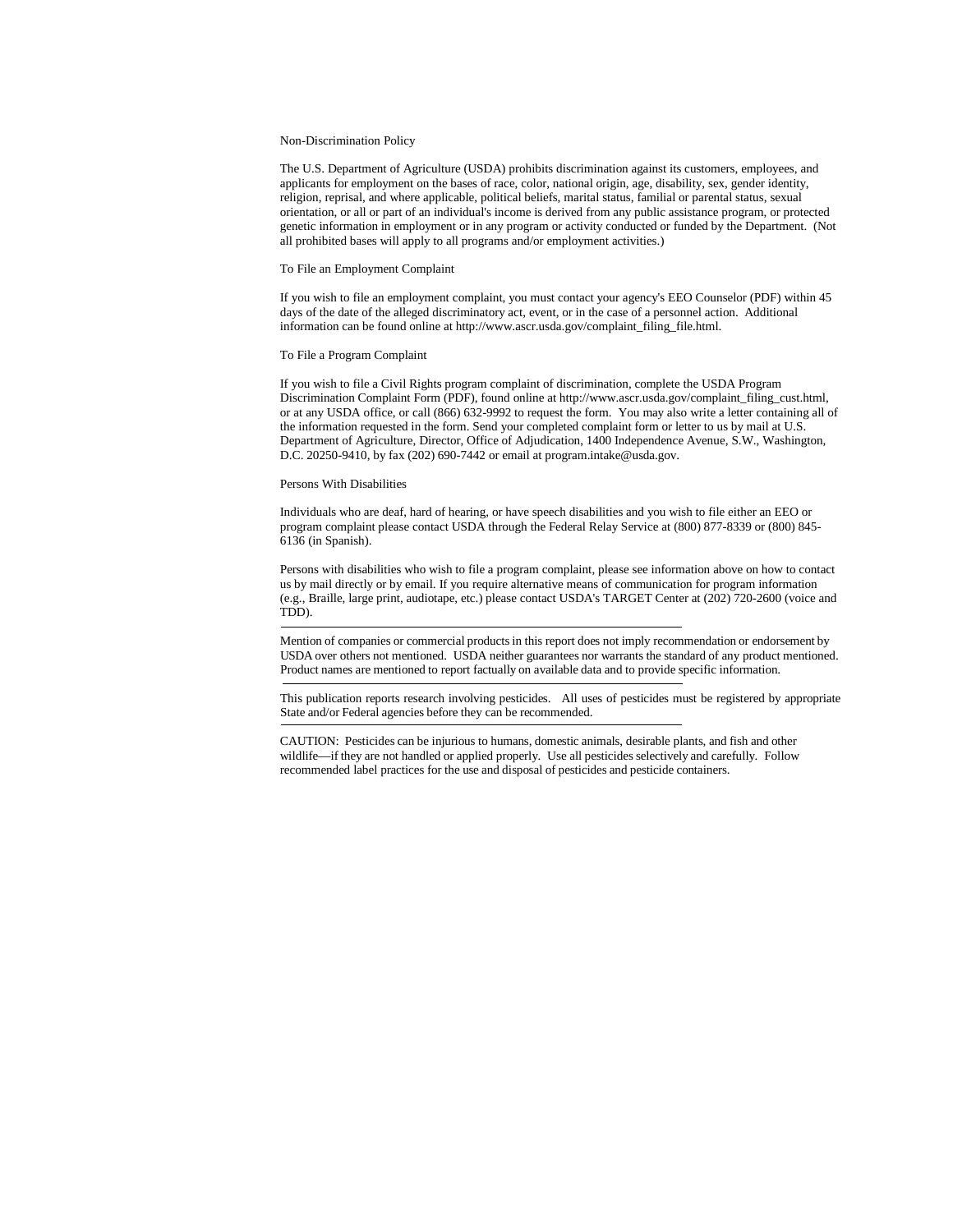# **Table of Contents**

| VI. Agencies, Organizations, and Individuals Consulted17 |  |
|----------------------------------------------------------|--|
|                                                          |  |
|                                                          |  |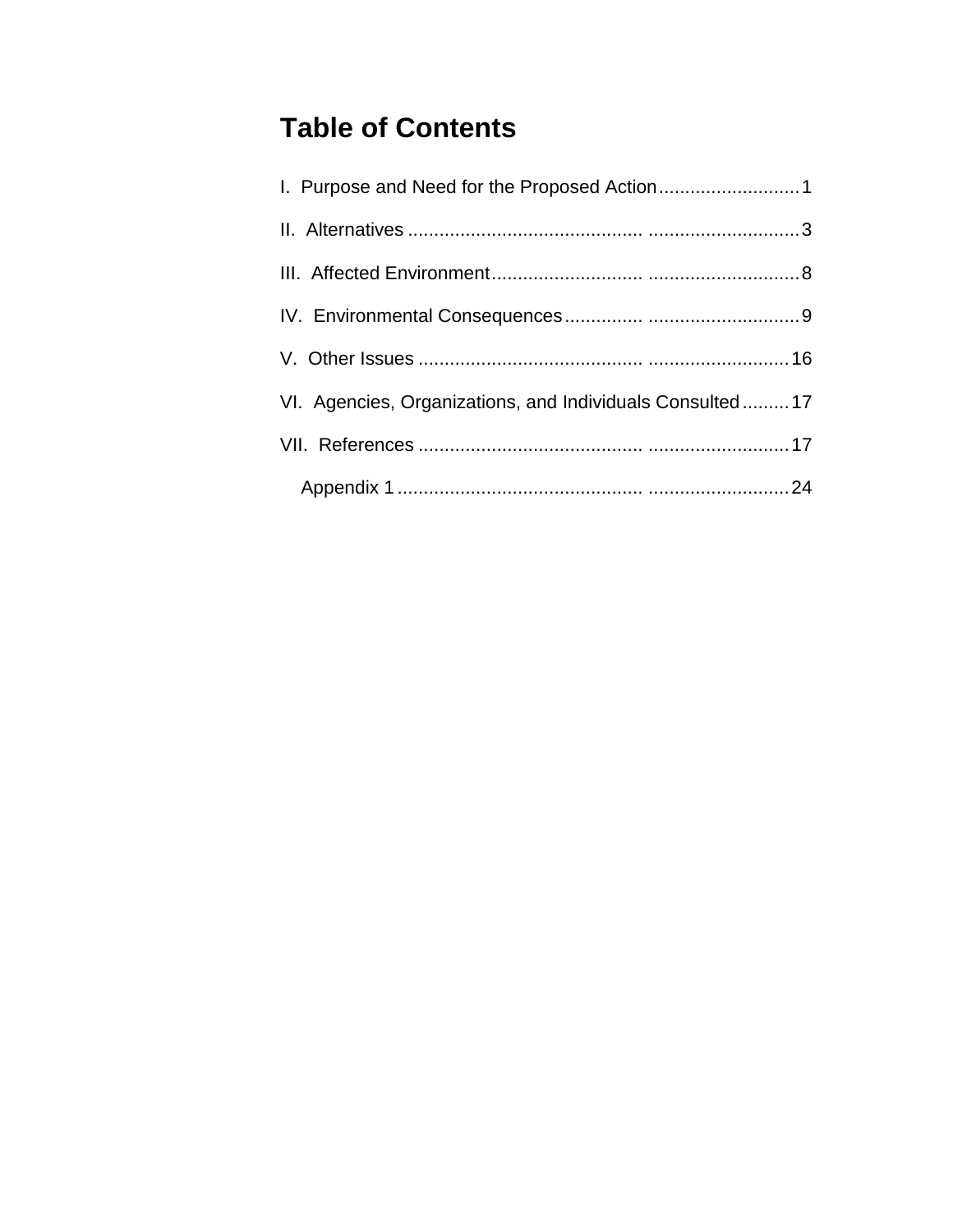### **I. Purpose and Need for the Proposed Action**

The Washington State Department of Agriculture (WSDA) is proposing to release three insect parasitoid species for the biological control of the nonindigenous lily leaf beetle (LLB), *Lilioceris lilii*. This environmental assessment<sup>1</sup> (EA) has been prepared, consistent with USDA, APHIS' National Environmental Policy Act of 1969 (NEPA) implementing procedures (Title 7 of the Code of Federal Regulations (CFR), part 372). It examines the potential effects on the quality of the human environment that may be associated with the release of these agents to control infestations of the LLB within Washington State. This EA considers the potential effects of the proposed action and its alternatives, including no action. Notice of this EA was made available in the Federal Register on July 13, 2017 for a 30-day public comment period. One comment was received on the EA by the close of the comment period. The commenter was against the release of the agents, but did not raise any substantive issues.

LLB is an invasive defoliating beetle (Coleoptera: Chrysomelidae) native to Eurasia (Orlova-Bienkowskaja, 2012) that is an aggressive pest of lilies (*Lilium* spp.) and fritillaries (*Fritillaria* spp.) as larvae and adults. It was introduced to Montreal, Canada, in 1943, and later in Connecticut (LeSage, 1983; Dieni et al., 2106), and has since spread into 11 states and nine provinces (LeSage and Elliott, 2003; Majika and LeSage, 2008; Majika and Kirby, 2011; Maier, 2012; Hicks and Sellars, 2014; Murray et al., 2016; Cappuccino, 2017). In New England the beetle has been a serious pest of garden and landscape lilies, in many cases causing so much feeding damage that lilies become unusable landscape plants (LaSage, 1992). LLB has also been documented from native lily species (Ernst et al., 2007; Bouchard et al., 2008; Blackman et al., 2016; Murray et al., 2016), and it will probably feed on every lily and fritillary in North America. LLB's native range encompasses nearly all of Europe and parts of North Africa, and it will likely establish in much of the United States. Without controls the beetle will continue to have economic impacts on the landscape and nursery industry, and is poised to further threaten the many lily and fritillary species of conservation concern in North America.

WSDA proposes to release three parasitoids into the environment of Washington State for the purpose of reducing LLB populations. The biological control agents are known to attack LLB consistently in its European range and in the northeastern United States, where they have already been released. The agents comprise *Diaparsis jucunda* (Hymenoptera: Ichneumonidae),

 <sup>1</sup> Regulations implementing the National Environmental Policy Act of 1969 (42 United States Code 4321 *et seq.*) provide that an environmental assessment "[shall include brief discussions of the need for the proposal, of alternatives as required by section 102(2)(E), of the environmental impacts of the proposed action and alternatives, and a listing of agencies and persons consulted." 40 CFR § 1508.9.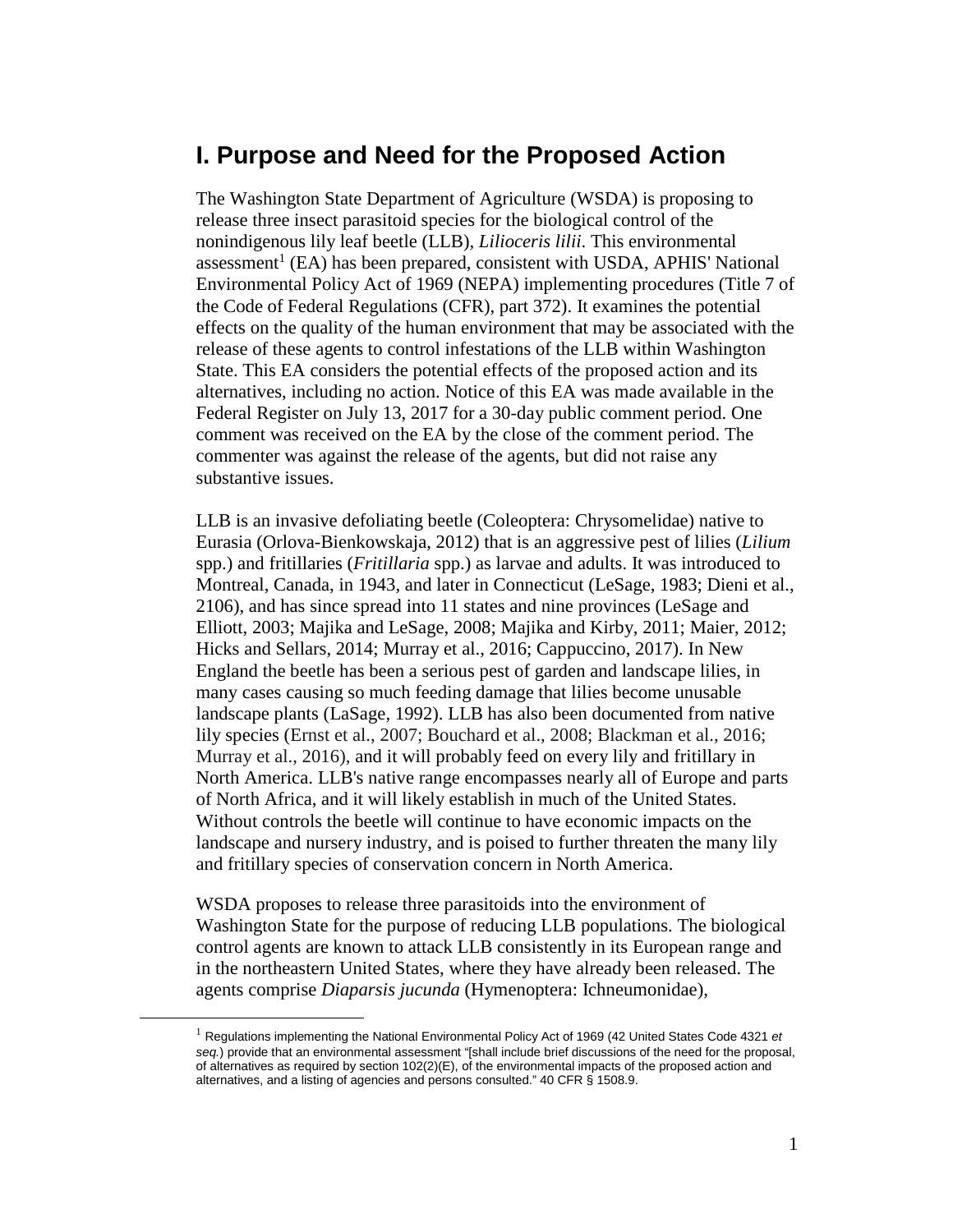*Lemophagus errabundus* (Hymenoptera: Ichneumonidae), and *Tetrastichus setifer* (Hymenoptera: Eulophidae) (hereafter "these agents"). All are parasitoids of the larval stage of LLB. A parasitoid is an insect whose larvae (immature stage) live as parasites that eventually kill their hosts. Initial releases of parasitoids are planned for the summer of 2017. Post-release monitoring, including impacts on LLB and the spread and establishment of the parasitoids will be conducted.

The applicant's purpose for releasing these agents is to reduce the severity of infestations of the invasive LLB in Washington State. A native of Eurasia, LLB has recently emerged as an aggressive pest of lilies (*Lilium* spp.) and fritillaries (*Fritillaria* spp.) in the United States and Canada. The pest has expanded its range rapidly over the past decade, and is now found in several northeastern and central states, across Canada, and in Washington State (LeSage and Elliott, 2003; Majika and LeSage, 2008; Majika and Kirby, 2011; Maier, 2012; Hicks and Sellars, 2014; Cappuccino, 2016; Murray et al., 2016). The beetle is a ready flier and is easily transported in potted lilies. Both adults and larvae are voracious feeders and completely defoliate plants repeatedly, eventually leading to plant death. The species has major impacts on home gardens and commercial landscapes, and in areas with heavy infestations lilies and fritillaries are frequently abandoned or replaced with other plants due to the difficulty of control. The beetle also feeds on native species, including several of federal, state, or provincial conservation concern (Bouchard et al., 2008; Blackman et al., 2016). As the beetle spreads unchecked it will likely threaten these rare species, such as the federally listed endangered *Lilium occidentale* that occurs in California and Oregon.

Prior to recent classical biological control efforts in New England there has been no evidence of effective native or naturalized natural enemies of LLB in North America (Livingston, 1996; Tewksbury, 2014). Existing management options for LLB are time-consuming, expensive, temporary, and have non-target impacts. For these reasons, the applicant has a need for environmental release of demonstrably host-specific and effective biological control agents. In New England and eastern Canada, where the agents have been established for several years, parasitism rates of LLB by these agents frequently reaches 70-100 percent - establishing a long-term, environmentally responsible control of this threat to native species and specialty crops.

APHIS has responsibility for taking actions to exclude, eradicate, and/or control plant pests under the Plant Protection Act (7 United States Code (U.S.C.) 7701 *et seq.*). APHIS has been delegated the authority to administer these statutes and has promulgated quarantines and regulations (7 CFR 319) which regulate the importation of commodities and means of conveyance to help protect against the introduction and spread of harmful pests. The underlying strategy of the proposed program is to reduce LLB population densities in infested areas and slow its spread into new areas.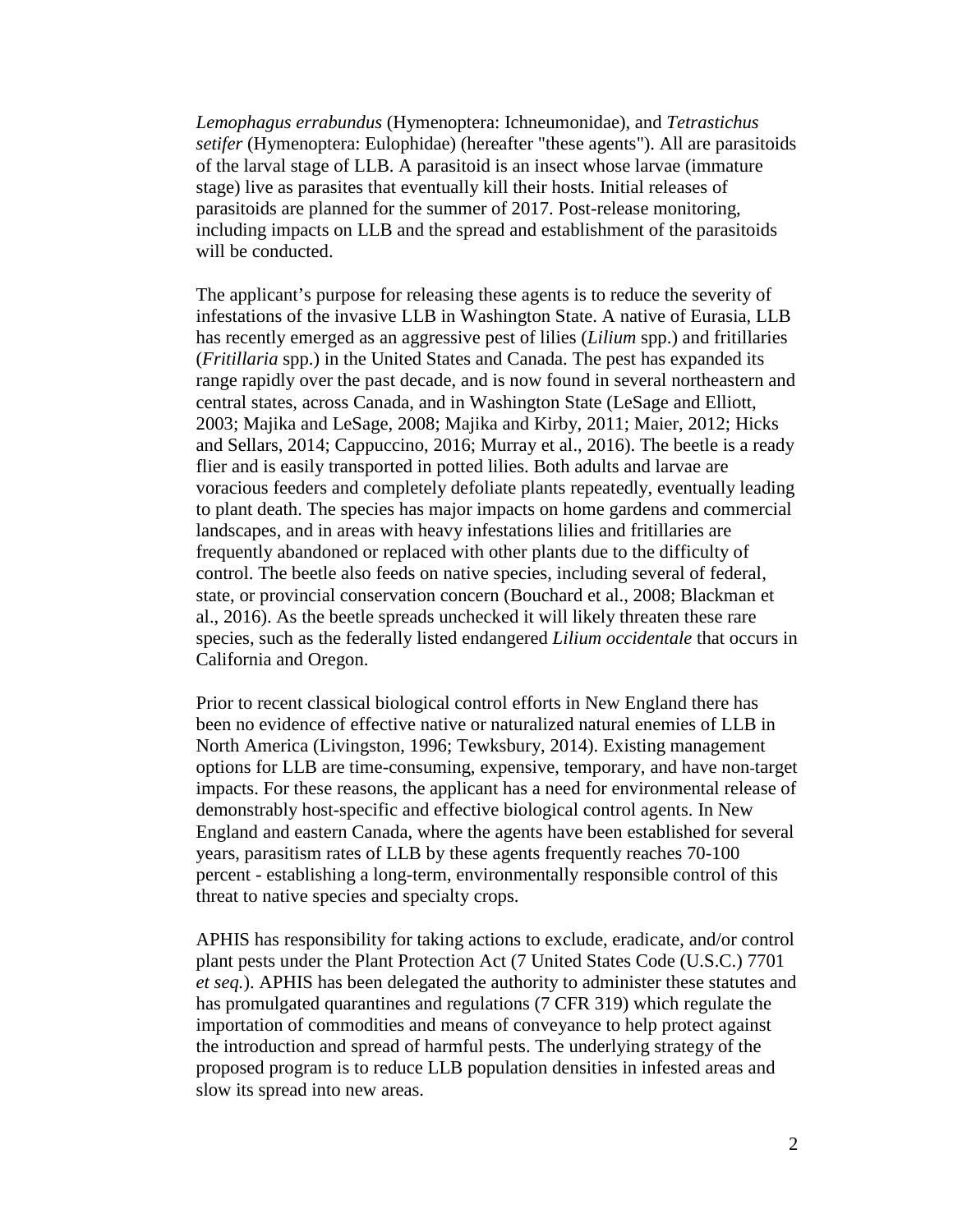## **II. Alternatives**

APHIS considered two alternatives in response to the need to control LLB and contain infestations: (1) no action and (2) biological control by the release of the three parasitoids, *D. jucunda, L. errabundus,* and *T. setifer* (the preferred action). Both alternatives are described briefly in this section and the potential impacts of each are considered in the following section. Although APHIS's alternatives are limited to a decision on whether to issue permits for release of these agents, other methods available for control of LLB are also described. These control methods are not decisions to be made by APHIS, and their use may continue whether or not permits are issued, depending on the efficacy of these agents to control LLB. These methods are presently being used to control LLB by public and private concerns.

A third alternative was considered, but will not be analyzed further. Under this third alternative, APHIS would have issued permits for the field release of these agents; however, the permits would contain special provisions or requirements concerning release procedures or mitigating measures. No issues have been raised that would indicate special provisions or requirements are necessary.

#### **A. No Action**

Under the no action alternative, APHIS would not issue permits for the field release of these agents for the control of LLB in Washington State, and the release of these agents would not occur in the western United States. The following methods are presently being used to control LLB; these methods will continue under the "No Action" alternative.

#### **1. Mechanical and Cultural Control**

Mechanical control of LLB is achieved by detecting and hand-removing beetle larvae, which are subsequently destroyed. Adult beetles may also be hand removed or knocked from plants, and destroyed. Other approaches include replacing susceptible lilies with varieties better able to tolerate beetle feeding or removing lilies entirely from planting beds. The latter has been one the most common responses to LLB outbreaks in North America (LeSage, 1992).

#### **2. Chemical Control**

Several broad-spectrum pesticides (e.g., carbaryl, malathion, imidacloprid) can provide control of LLB (Livingston, 1996; Stack, 2009; Sweir, no date). Most of these chemicals are highly toxic to pollinators and other non-target invertebrates. Alternative chemical control mechanisms include the application of neem oil and spinosad, both of which must be reapplied frequently during the early larval instars. Chemical control is likely to be used by commercial applicators and growers as well as untrained gardeners; the latter presents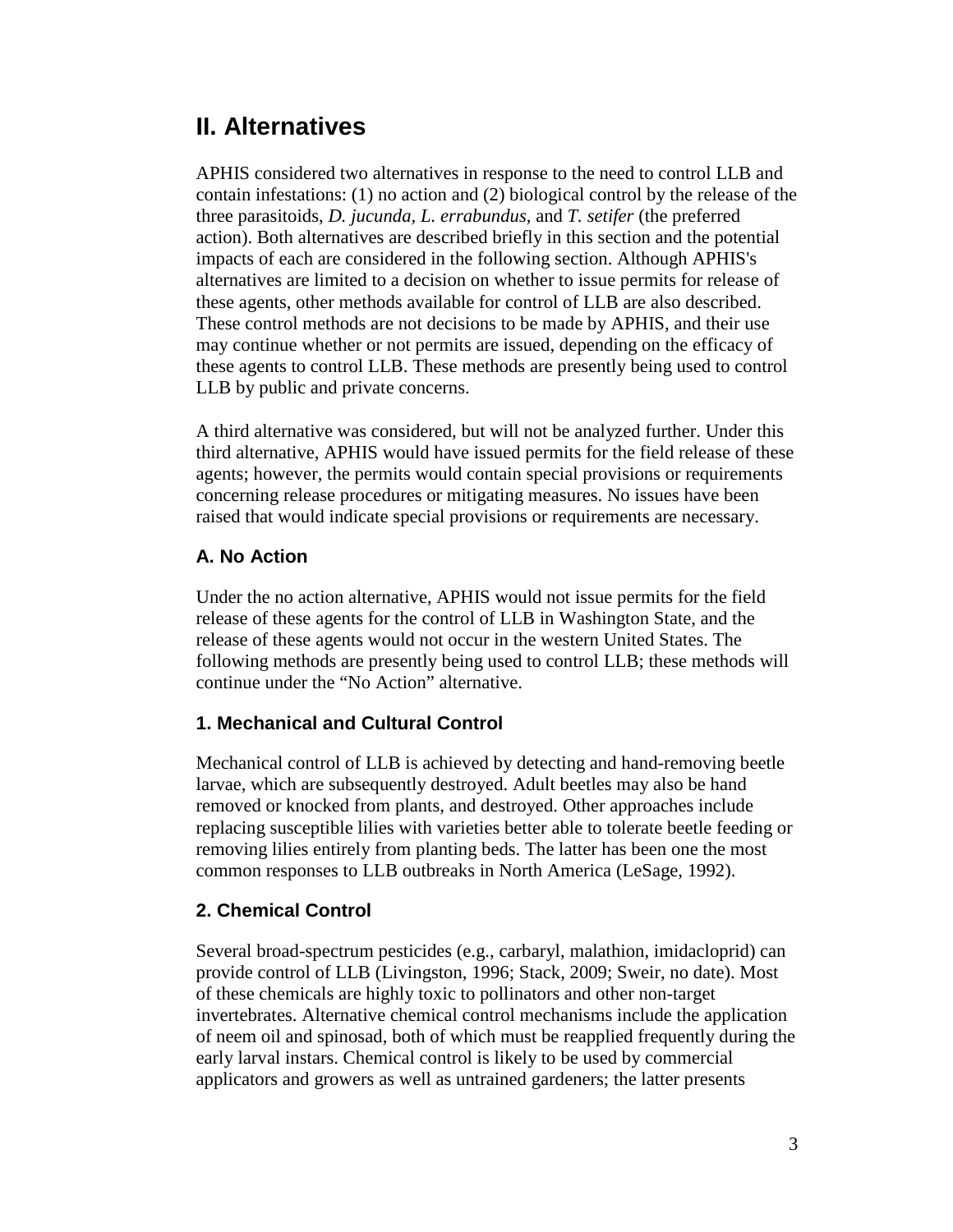potential health risks to users and their families through improper application and storage.

### **3. Biological Control**

No natural enemies of LLB have been discovered in North America. Surveys in Europe found several parasitoids of LLB, three of which are highly species or genus specific. These three are: (1) *Diaparsis jucunda*, (2) *Lemophagus errabundus*, and (3) *Tetrastichus setifer*. All three species are established in New England, and are providing effective control. With time they may disperse to Washington State, although this would require more or less contiguous distribution of LLB. Since LLB has a patchy distribution in the west probably due to spread through commerce, natural dispersal of the parasitoids could be exceedingly slow and is not guaranteed.

#### **B. Issue Permits for Environmental Release of these agents (Preferred Alternative).**

Under this alternative, APHIS would issue permits for the field release of these agents for the control of LLB. These permits would contain no special provisions or requirements concerning release procedures or mitigating measures.

### **1. Biological Control Agent Taxonomic Information**

#### **a. Taxonomy**

*Diaparsis jucunda* (Holmgren, 1860) (Hymenoptera: Ichneumonidae). No common name.

*Lemophagus errabundus* (Gravenhorst, 1829) (Hymenoptera: Ichneumonidae). No common name.

*Tetrastichus setifer* Thompson, 1878 (Hymenoptera: Eulophidae). No common name.

#### **b. Location of voucher specimens**

Voucher specimens of *D. jucunda* are deposited in the USDA/Agricultural Research Service (ARS) Systematic Entomology Laboratory, Washington, D.C., and at the Insect Biological Control Laboratory at the University of Rhode Island. Specimens of *D. jucunda* originally collected in Europe during surveys and experiments to identify acceptable LLB biocontrol agents were identified by Klaus Horstmann (Gold et al., 2001; Kenis et al., 2002), who had previously described the morphology (Horstmann, 1971).

Specimens of *L. errabundus* are deposited in the USDA/ARS Systematic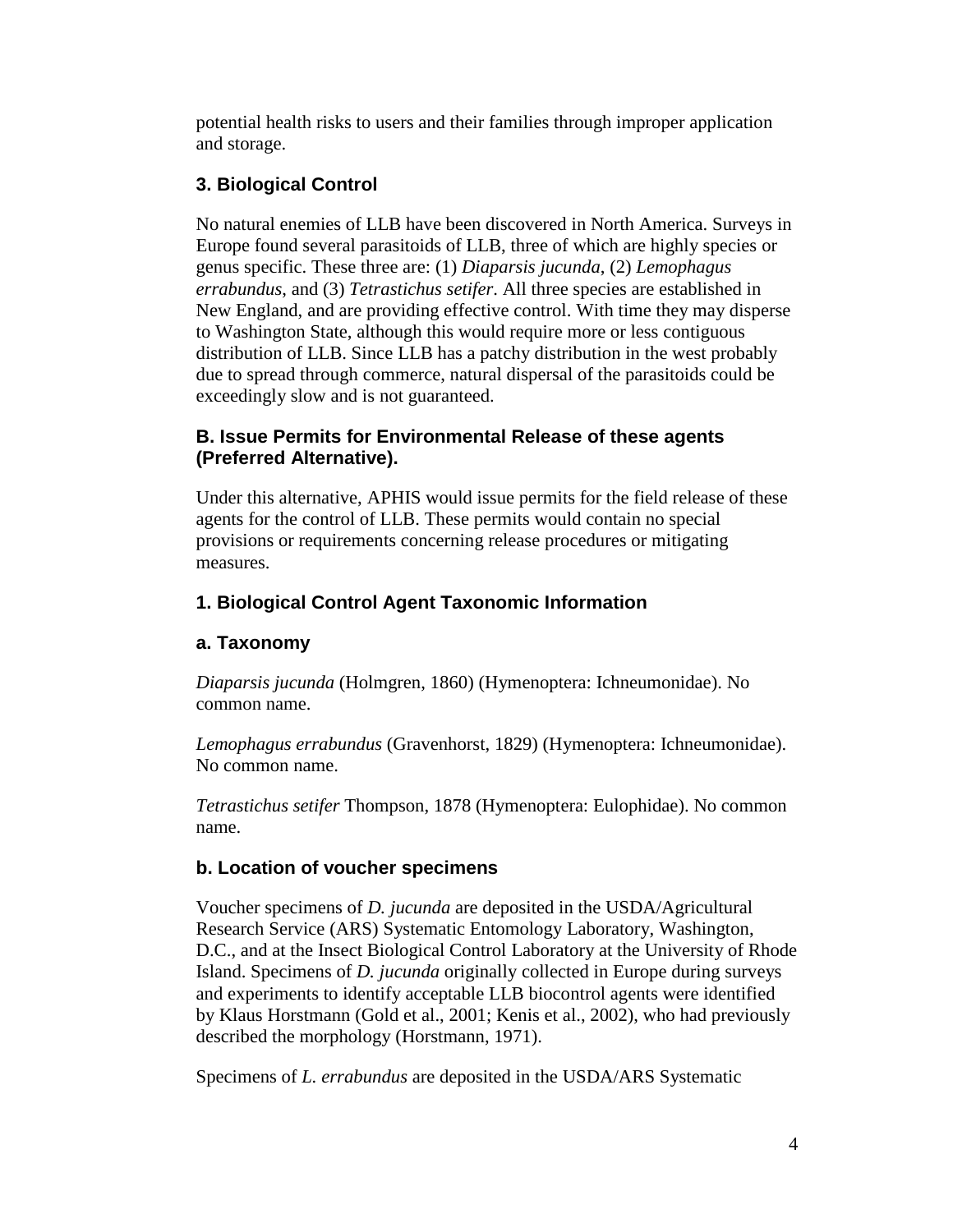Entomology Laboratory, Washington, D.C., and at the Insect Biological Control Laboratory at the University of Rhode Island. Specimens of *L. errabundus* originally collected in Europe during surveys and experiments to identify acceptable LLB biocontrol agents were identified by Klaus Horstmann (Gold et al., 2001; Kenis et al., 2002).

Voucher specimens of *T. setifer* are deposited in the USDA/ARS Systematic Entomology Laboratory, Washington, D.C., and at the Insect Biological Control Laboratory at the University of Rhode Island. Specimens of *T. setifer* originally collected in Europe during surveys and experiments to identify acceptable LLB biocontrol agents were identified by John LaSalle (Gold et al., 2001; Kenis et al., 2002).

#### **c. Natural geographic range, other areas of introduction, and expected attainable range in North America**

The natural range of *D. jucunda* includes Sweden, Finland, Denmark, Germany, and the Czech Republic (Horstmann, 1971). The species was found by Haye and Kenis (2004) at most European survey sites. *Diaparsis jucunda* attacks all larval stages and is the dominant parasitoid of *L. lilii* in central and southern Europe, with total parasitism in the last instar averaging about 60 percent in lily fields, 74 percent in gardens, and 90 percent on the wild *Lilium martagon* (Kenis et al., 2002; Scarborough, 2002; Haye and Kenis, 2004). These areas fall into USDA Plant Hardiness Zones 5 and 6 (average minimum winter temperature -29 $^{\circ}$ C to -23 $^{\circ}$  C to -23 $^{\circ}$  C to -18 $^{\circ}$  C). Based upon the European distributions, it appears *D. jucunda* will perform better in the inland and more northern sites of the Pacific Northwest. Its North American distribution should be constrained primarily to areas where LLB occurs because it is specific to larval hosts in the genus *Lilioceris* (Haye and Kenis, 2004; Casagrande and Kenis, 2004), a genus that does not naturally occur in North America (White, 1993).

*Lemophagus errabundus* is an abundant parasitoid of *Lilioceris* spp. in northern Germany, Scandinavia, the Netherlands, Belgium, and western France, with parasitism rates reaching over 70 percent in late instars (Kenis et al., 2002; Salisbury, 2003; Haye and Kenis, 2004; Rämert et al., 2009). These areas have ocean-moderated temperatures and fall within USDA Plant Hardiness Zones 7 and 8 (average minimum winter temperature -18 $^{\circ}$  C to -12 $^{\circ}$  C and -12 $^{\circ}$  C to -7 $^{\circ}$ C). Great Britain and the Netherlands also have maritime climates, and *T. setifer* and *L. errabundus* are the predominant parasitoids (Kenis et al., 2002; Salisbury, 2003). Based upon the European distributions, it appears that *L. errabundus* is suited for maritime-influenced parts of the Pacific Northwest, generally west of the Cascade mountain range (USDA Plant Hardiness Zones 6 and 7). Its North American distribution will be limited to areas where LLB occurs since it is specific to larval hosts in the genus *Lilioceris* (Haye and Kenis, 2004), a genus that does not naturally occur in North America (White, 1993).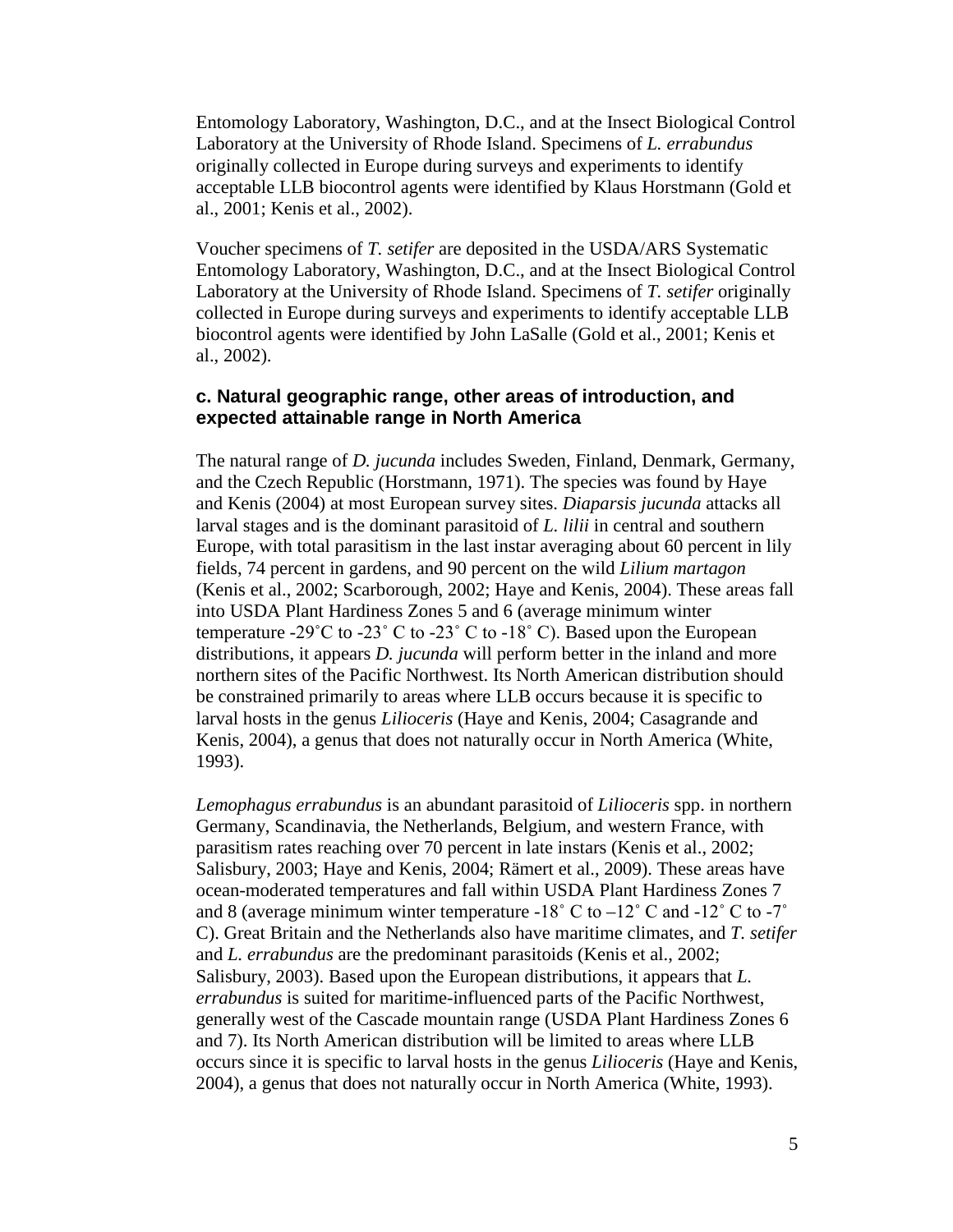*Tetrastichus setifer* is found throughout much of Europe in many disparate climatic conditions, ranging from high altitude mountainous regions to warmer maritime habitats (Tewksbury, 2014). The species was present in all regions investigated, was most abundant in Germany and Sweden (Salisbury, 2003; Haye and Kenis, 2004; Kroon, 2009), and in concert with *L. errabundus*, was responsible for most parasitism in Sweden (Rämert et al., 2009). Based on *T. setifer*'s wide European distribution, it should be able to successfully establish throughout much of North America. Its North American distribution will be limited to areas where LLB occurs because it is specific to larval hosts in the genus *Lilioceris* (Haye and Kenis, 2004), a genus that does not naturally occur in North America (White, 1993).

#### **d. Source of the culture/agent in nature (name of collector, name of identifier)**

The agents were originally collected in Europe for testing and subsequent release in New England by ARS and APHIS scientists, in collaboration with the University of Rhode Island and the Centre for Agriculture and Bioscience International. Agents that will be permitted for release in Washington State will be collected in the wild from established populations in New England by the University of Rhode Island, Biological Control Laboratory.

#### **e. Life history (including dispersal capability and damage inflicted on LLB)**

*Diaparsis jucunda* is a univoltine species whose adults are active from May-July*.* This wasp can produce more than 360 eggs, usually laying a single egg per host, and attacks all four larval instars of LLB (Haye and Kenis, 2004). Wasp larvae kill the host after it has entered the soil to pupate. Mature larvae overwinter for at least five months in the host cocoon (Cappuccino et al., 2013). Field parasitism rates subsequent to releases in Rhode Island and Massachusetts ranged between 4–100 percent, and were 34.5 percent on average (Tewksbury, 2014). The greatest recorded dispersal distance was approximately 20 kilometers (km) from release sites after four years (Tewksbury 2014).

*Lemophagus errabundus* is a univoltine species whose adults are active from mid-May-June. This solitary wasp attacks the second through fourth instar of LLB larvae. Wasp larvae kill the host after it has entered the soil to pupate. Adults overwinter in the host cocoon (Casagrande and Kenis, 2004). Field parasitism rates subsequent to releases in Rhode Island and Massachusetts ranged from 4–94 percent, and were 38.7 percent on average (Tewksbury, 2014). The greatest recorded dispersal distance was approximately 12 km from release sites after nine years (Tewksbury, 2014).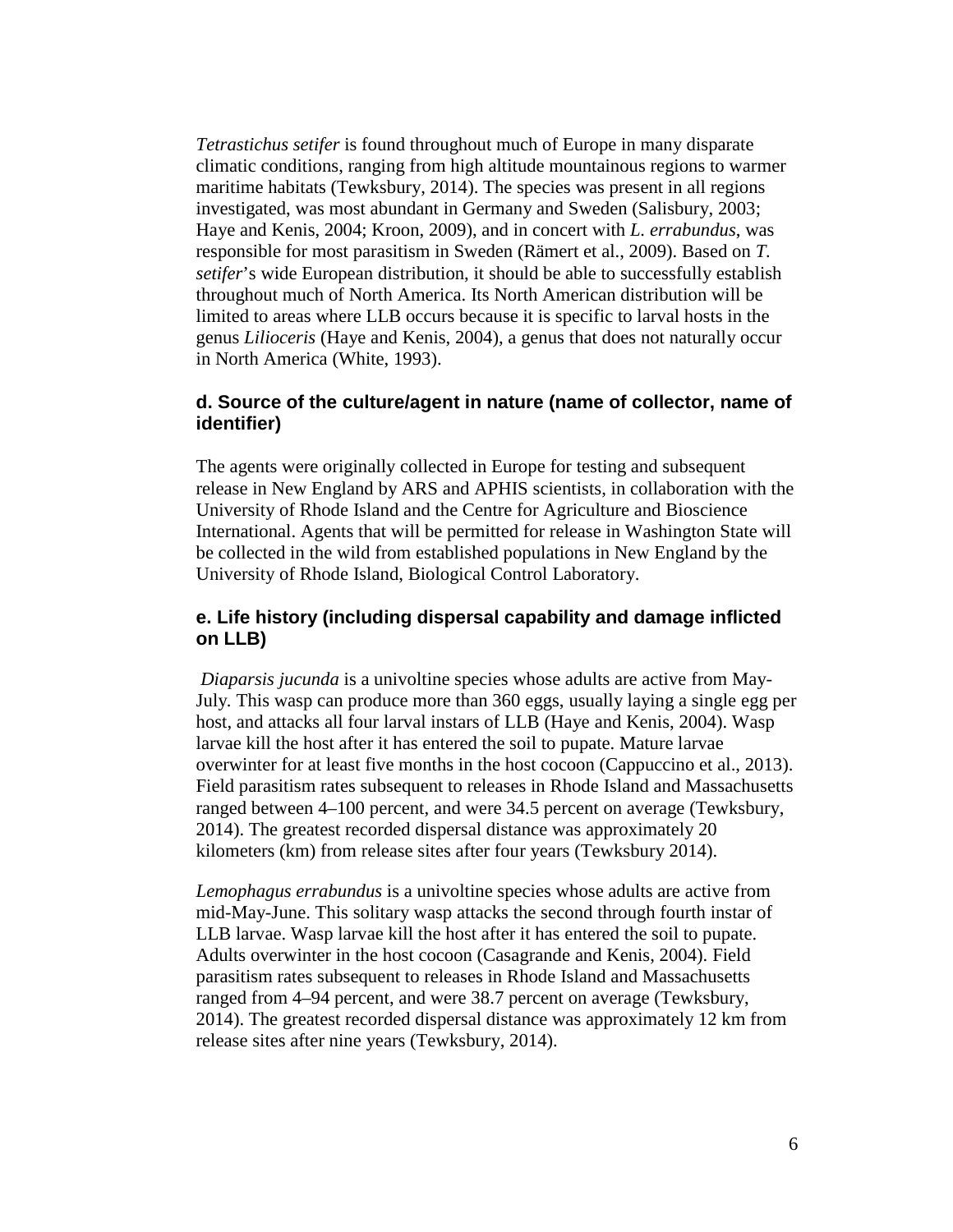*Tetrastichus setifer* is also a univoltine species active as adults for several weeks in the spring. This gregarious wasp lays multiple eggs in beetle larvae and attacks all four larval instars. Wasp larvae kill the host after it has entered the soil to pupate. Mature larvae overwinter for at least 5 months in the host cocoon (Cappuccino et al., 2013). Parasitism rates subsequent to releases in Rhode Island, Massachusetts, and Connecticut ranged from 4–100 percent, and was 56.2 percent on average (Tewksbury, 2014). The greatest recorded dispersal distance was approximately 19 km from release sites after 13 years (Tewksbury, 2014).

#### **f. History of past use of these agents**

*Diaparsis jucunda* was released in Rhode Island, New Hampshire, and Maine between 2003 and 2007 and has successfully established (Tewksbury, 2014). *Lemophagus errabundus* was released in Rhode Island and Maine between 2003 and 2007 and has successfully established (Tewksbury, 2014). *Tetrastichus setifer* was released in Massachusetts, Rhode Island, New Hampshire, and Maine between 1999 and 2006, and has successfully established (Tewksbury, 2014). The latter species was also released in Ontario in 2010 and Connecticut in 2013, and has successfully established in both locations (Cappuccino et al., 2013; Tewksbury, 2014). In New England, where *T. setifier* has been established the longest, LLB populations have dropped notably (Tewksbury, 2014).

#### **g. Pathogens, parasites, hyperparasitoids of these agents and how to eliminate them from the culture of the agents**

No pathogens, parasites, or hyperparasitoids have been observed attacking these agents in North America. *Lemophagus errabundus* is attacked by the ichneumonid hyperparasitoid *Mesochorus lilioceriphilus* Schwenke in Europe (Kenis et al., 2002). This species does not occur in North America, although other species of *Mesochorus* do. Biological control agents used for the proposed release will be collected in the wild in the overwintering stage, and monitored for disease and hyperparasitoids. Only healthy agents will be used for releases. If any diseased organisms are discovered, they will be sent to insect pathologists for analysis.

#### **h. Standard Operating Procedures stating how agent will be handled in quarantine.**

Specimens of these agents used for release will come from populations already established in the United States. Once a release permit is issued by APHIS, quarantine procedures will no longer be necessary for releases of these agents in other areas of the contiguous United States.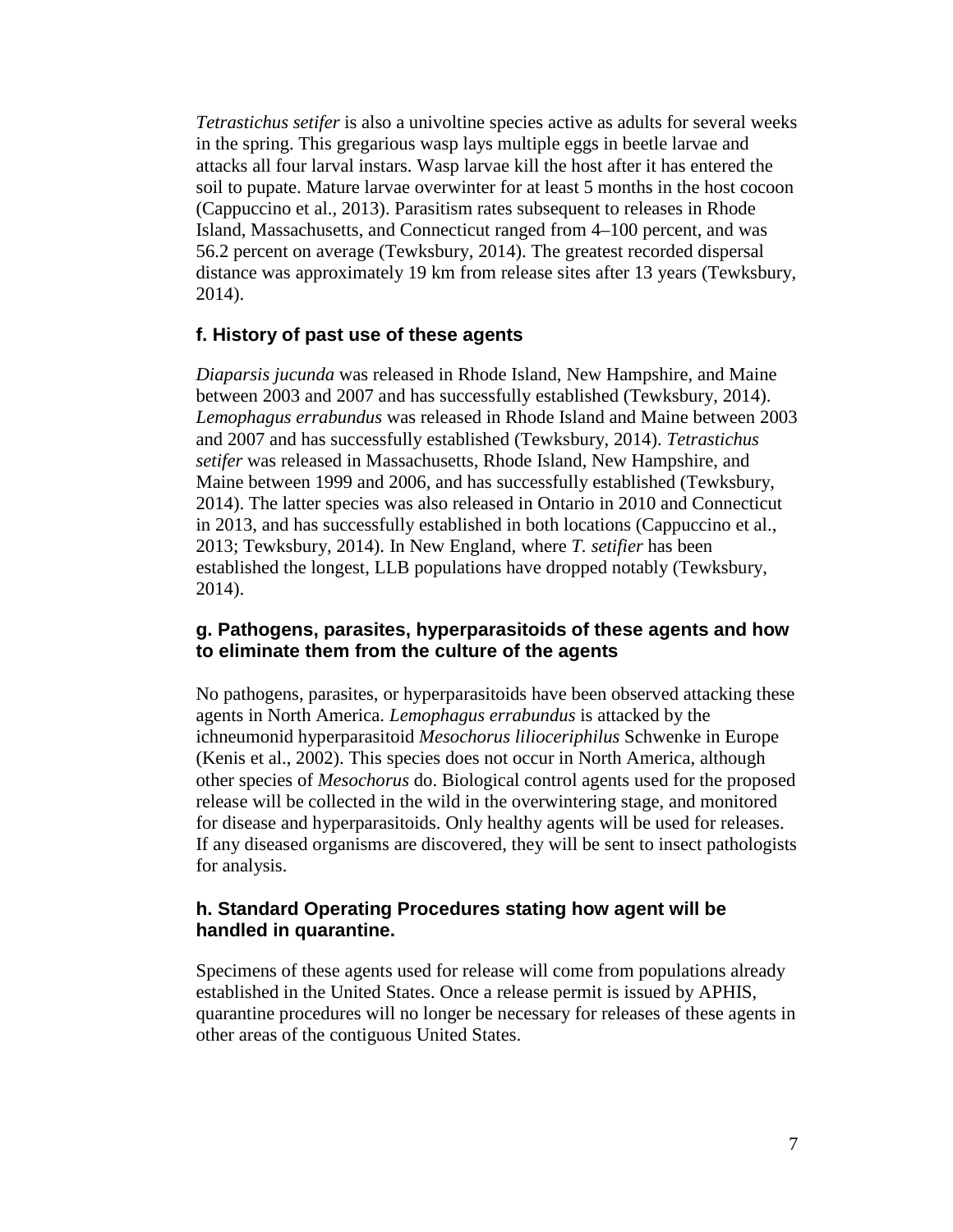## **III. Affected Environment**

#### **A. North American** *Lilioceris* **species and Related Taxa**

White (1993) revised the subfamily Criocerinae, which comprises the tribes Criocerini and Lemiini, with 4 and 42 species each, respectively (Appendix 1). All species in the tribe Criocerini are introduced to North America. Three of these, *L. lilii*, *Crioceris duodecimpunctata*, and *C. asparagi,* are agricultural pests. The fourth, *L. cheni*, is the only other species of *Lilioceris* in North America and was introduced as a biological control agent for air potato (*Dioscorea bulbifera*) in Florida (Overholt et al., 2016). Only five species in the sister tribe Lemiini are likely to occur in Washington, one of which is the European introduction *Oulema melanopus*, the cereal leaf beetle (Appendix 1; White, 1993), itself a target of a successful classical biological control effort using *Tetrastichus julis* (Harcourt et al., 1977).

#### **B. Lily Resources of North America**

The known hosts of LLB include over 80 species or varieties of *Lilium* and *Fritillaria* (Ernst et al., 2007; Bouchard et al., 2008; Salisbury, 2008; Salisbury et al., 2010; Blackman et al., 2016; Murray et al., 2016). The beetle has been recorded feeding on at least 13 other genera in 9 families, although evidence suggests that the beetle can only complete development on *Lilium* and *Fritillaria* (Salisbury, 2008; Salisbury et al., 2010). A possible exception, and new host record, is provided by Blackman et al. (2016) who observed all life stages of LLB on *Streptopus lanceolatus* (an understory perennial plant belonging to the family Liliaceae native to the forests of North America) in Québec. LLB will clearly be an ongoing pest issue for cultivated lilies. Of equal concern is its impact on native lilies and fritillaries, of which there are 48 and 24 native species, subspecies, or varieties, respectively. Many of these are of conservation concern at the state or federal level, with three federally endangered species - all of the latter in the western states. Susceptibility and damage varies by species, but a systematic and comprehensive assessment of host plant suitability has not been conducted across the genera.

Lilies and fritillaries are prized for their blooms, whether the showy and enormous Asiatic hybrids or the subtle, fleeting flowers of fritillaries. The aesthetic value of lilies and fritillaries extends to wild lands, where the flowers are a significant visual feature during their bloom, adorning alpine ridges, swampy bottomlands, and desert shrublands alike (Strumse, 1996; Donovan, 2007; Junge et al., 2009). Wild pollinators utilize wild lilies and fritillaries, exploiting the pollen and nectar resources of their large blooms (e.g., Horning and Webster, 2009).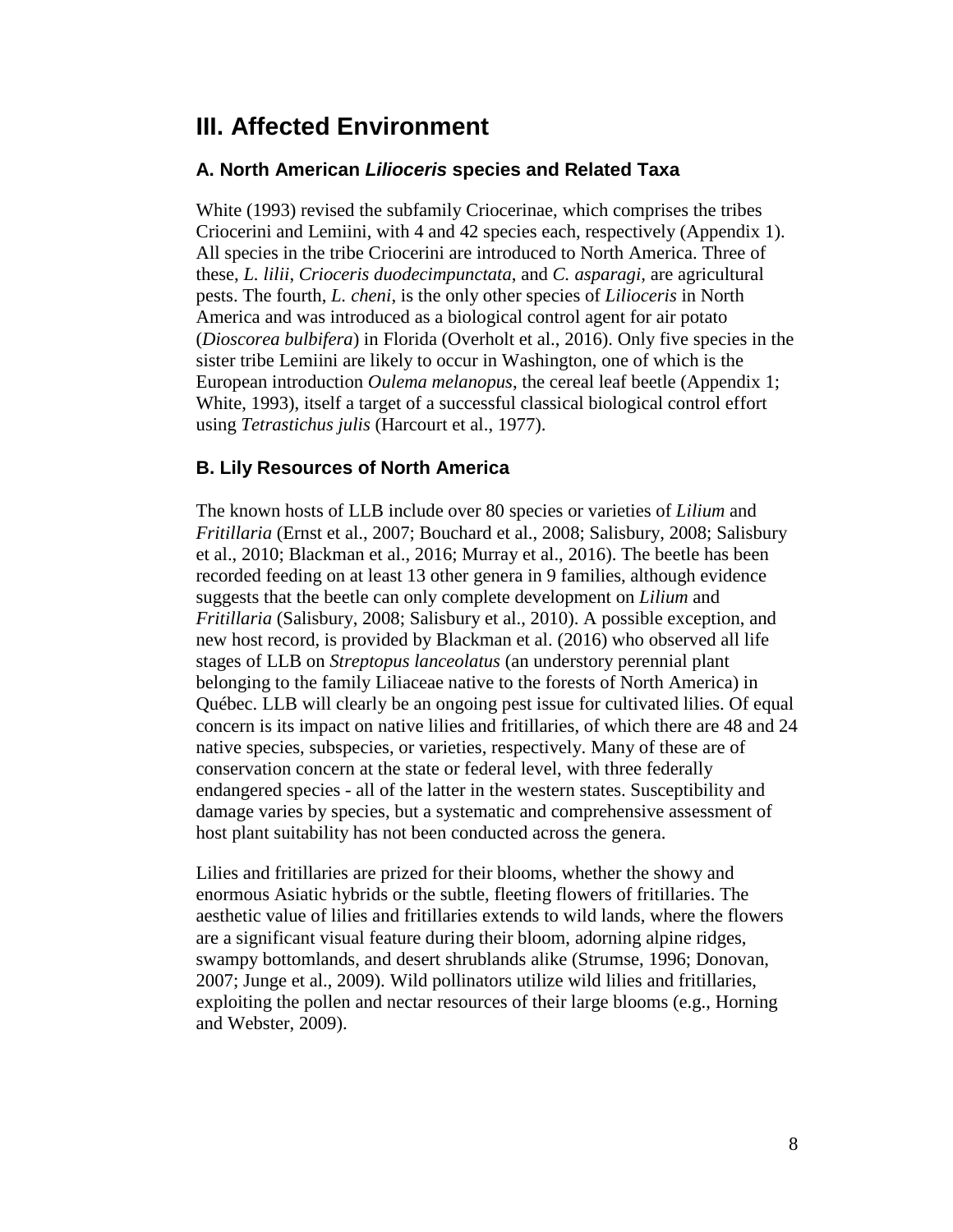## **IV. Environmental Consequences**

### **A. No Action**

#### **1. Impact of LLB in North America and the Pacific Northwest**

LLB occurs throughout Eurasia, from Siberia to Northern Africa and from England to China (Yu et al., 2001; Haye and Kenis, 2004). Based on the LLB's Eurasian distribution and the wide range already recorded in North America, it will likely spread throughout the northern and central United States wherever host plants grow (Gold, 2003; Kenis et al., 2002). The beetles will certainly spread through the sale and movement of potted plants and associated soil. LLB are also strong fliers, allowing for natural dispersal. There are no federal quarantines in place specifically to control this pest, and any regulations promulgated by state and other jurisdictions have been insufficient to slow its spread.

If no action is taken the LLB will continue to spread throughout Washington State and the Pacific Northwest, as it has in the Eastern states and provinces. In the absence of native predators, parasitoids, or diseases, LLB will certainly impact native lily populations, including species that are already threatened or endangered in parts of their range (e.g., Ernst et al., 2007; Bouchard et al., 2008). Both larvae and adults are voracious feeders that can completely defoliate plants, causing immediate loss of aesthetic value and death after a few seasons.

### **2. Impact from Use of Other Control Methods**

The continued use of physical, chemical, and biological control at current levels would result if the "no action" alternative is chosen, and may continue even if permits are issued for environmental release of these agents.

#### **a. Mechanical and Cultural Control**

Mechanical control of LLB by squishing larvae, eggs, and adults can have success in small gardens when pursued by dedicated individuals. However, this technique is unsuited to large-scale production of lily and fritillary bulbs, and is even untenable for most home gardeners. There is also no appreciable likelihood of extensive hand control in natural areas where the pest would impact native plants. Ultimately, mechanical and cultural controls will not be able to control LLB populations.

### **b. Chemical Control**

Malathion, imidacloprid, and carbaryl are all effective against LLB (Livingston, 1996; Stack, 2009; Swier, no date). These chemicals are non-selective, and imidacloprid is currently under investigation as a potential contributor to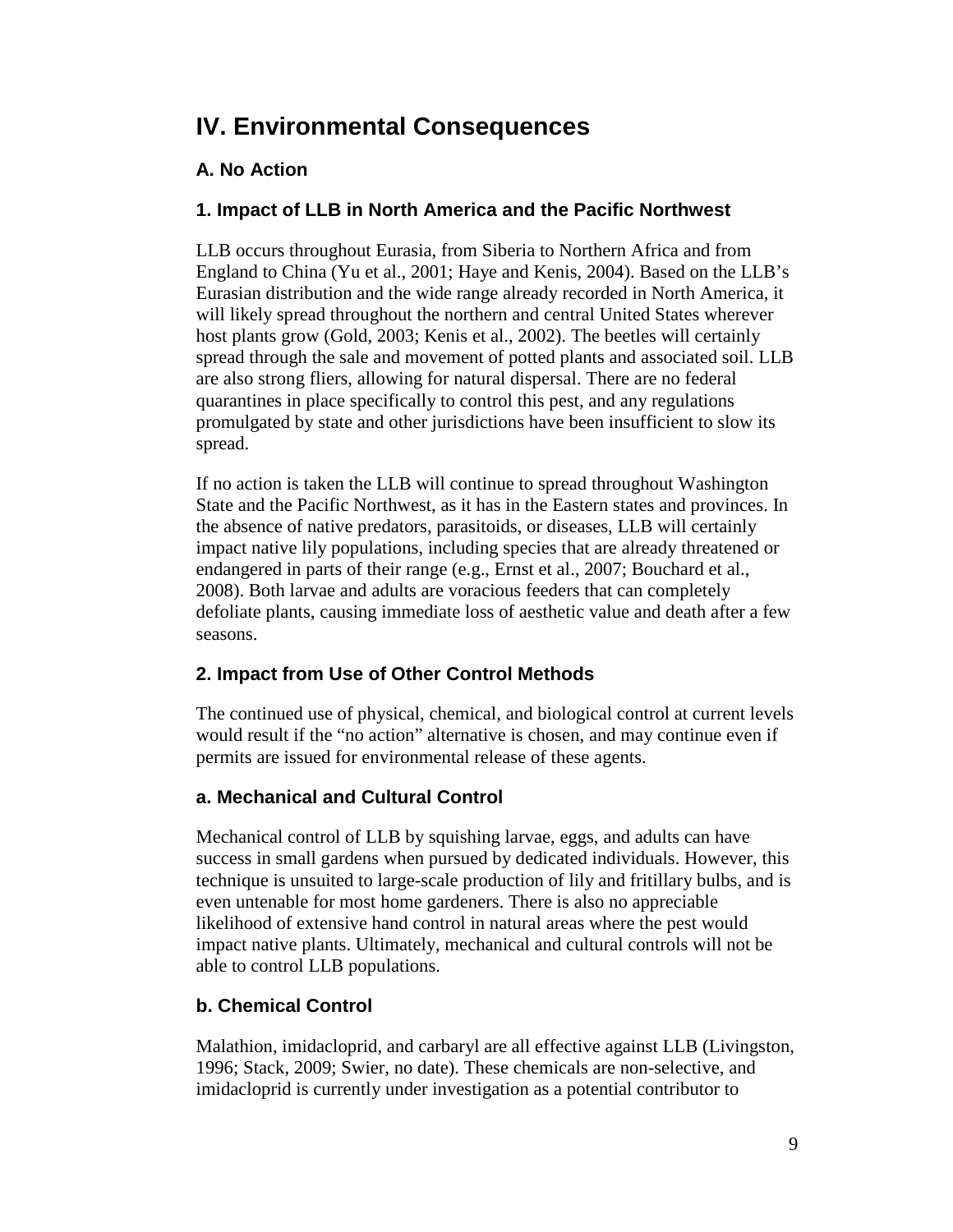declining pollinator populations (e.g., Blacquière et al., 2012; Lundin et al., 2015; Woodcock et al., 2016). Alternative chemical control mechanisms include the application of neem oil and spinosad, both of which must be reapplied frequently during the early larval instars and as new eggs hatch (Stack, 2009). Despite the availability of broad-spectrum pesticides and feeding deterrents for LLB control, chemical application alone has not been sufficient to control populations in its introduced range. The beetle has continued to expand its geographic range (e.g., Hicks and Sellars, 2014; Murray et al., 2016) and has invaded wild lily populations (Bouchard et al., 2008; Blackman et al., 2016).

All pesticides are best applied in the spring, early in the beetle's life cycle; this is also when many native pollinators (e.g., bumble bees) are establishing colonies, and are thus especially vulnerable to pesticide application. There is no likelihood of chemical control in natural areas where the pest would impact native plants. Even if chemical control was feasible in natural areas throughout the west, wide use of pesticides could have myriad non-target effects on pollinators and other invertebrates of conservation concern.

#### **c. Biological Control**

The fecal shield with which LLB larvae cover themselves appears to act as an effective deterrent to generalist predators and parastioids, while being attractive to the specialists that feed upon this species (Eisner et al., 1976; Schaffner and Müller, 2001). No native predators or parasitoids have been discovered that are able to control LLB. All three parasitoid species that have been previously released against *Lilioceris lilii* (*Tetrastichus setifer, Diaparsis jucunda,*  and *Lemophagus errabundus*) have been recovered following release in the northeastern states. The parasitoids released in the eastern states and provinces will likely spread naturally, although the patchy distribution of LLB in the northern provinces, and the relatively slow dispersal ensure that natural spread of these agents will likely take many decades**.**

#### **B. Issue Permits for Environmental Release of These Agents (preferred alternative)**

#### **1. Environmental and Economic Impacts of the Proposed Release of These Agents**

#### **a. Known impacts on vertebrates including humans**

These agents are obligate parasitoids of leaf beetle larvae, specifically the genus *Lilioceris*. They will rarely come into contact with humans or other vertebrates. All three wasps are tiny and incapable of stinging or biting. Neither wasp family (Ichneumonidae and Eulophidae) has known adverse impacts on humans or other vertebrates.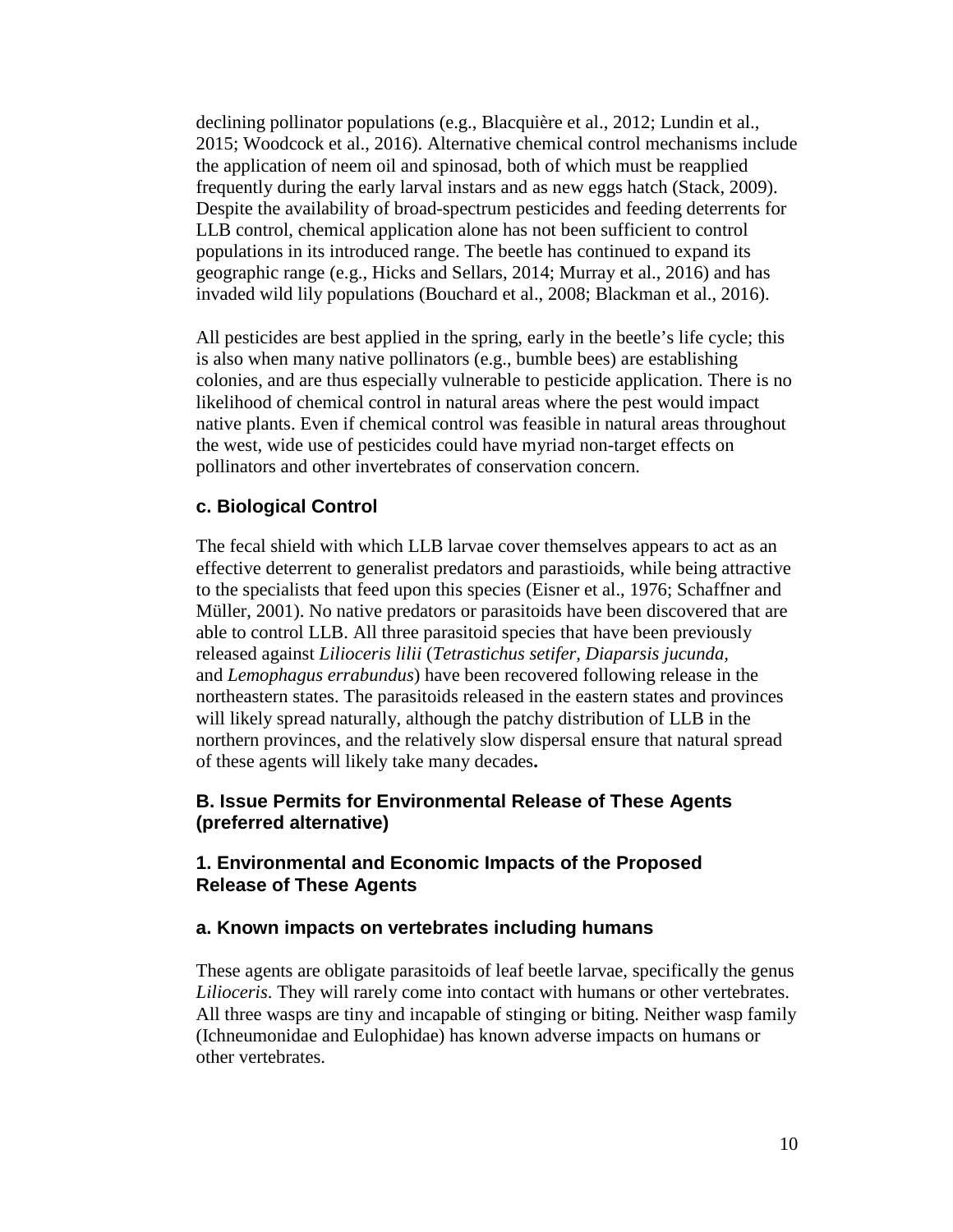#### **b. Direct impact of these agents (e.g., intended effects on LLB, direct effects on non-targets)**

Surveys for natural enemies of *Lilioceris lilii*, and the congeners *L. merdigera* and *L. tibialis* have been conducted in Europe by several authors. Beetle adults, larvae and eggs were collected from Germany, the Netherlands, Belgium, Austria, Italy, France and Switzerland in private gardens, non-sprayed commercial fields and on wild populations of *Lilium* spp. Despite more than a thousand collections, no parasitoids have been reared from adult beetles (Haye and Kenis, 2004). *Anaphes* sp. (Hymenoptera: Mymaridae) was reared from *L. lilii* and *L. merdigera* eggs. Larval parasitoids of *L. lilii* included *Diaparsis jucunda*, *Lemophagus pulcher* (Szepligeti), *L. errabundus* (all Hymenoptera: Ichneumonidae), *Tetrastichus setifer* (Hymenoptera: Eulophidae), and *Meigenia* sp. (Diptera: Tachinidae) (Haye and Kenis, 2004). The hyperparasitoid *Mesochorus lilioceriphilus* Schwenke (Hymenoptera: Ichneumonidae) was reared from *Lemophagus* spp. (Haye and Kenis, 2004). Survey results and host specificity of related parasitoids known to attack other Criocerinae (e.g., *Crioceris asparagi* attacked by *Lemophagus crioceritor*, (Hendrickson et al., 1991) *Diaparsis jucunda*, *L. pulcher*, *L. errabundus*, and *Tetrastichus setifer*) were acceptable candidates for further research to develop a classical biological control program (Casagrande and Kenis, 2004). These species were the most widely distributed, were generally restricted to *Lilioceris*, and as a group regularly provided between 25 and 78 percent parasitism (Haye and Kenis, 2004). Three of these, *Diaparsis jucunda*, *L. errabundus*, and *T. setifer*, were ultimately released in North America for LLB control.

*Diaparsis jucunda* attacks all larval stages of LLB in central and southern Europe, with total parasitism in the last instar averaging about 60 percent in lily fields, 74 percent in gardens, and over 80 percent in the wild (Kenis et al., 2002; Scarborough, 2002; Haye and Kenis, 2004). *Lemophagus errabundus* attacks the second through fourth instar beetle larvae, with parasitism rates approaching 40 percent in Benelux countries (Belgium, the Netherlands, and Luxembourg) and adjacent France (Haye and Kenis, 2004). Parasitism rates for *Tetrastichus setifer* are similar, although it was most abundant in northern Germany and England (Salisbury 2003, Haye and Kenis 2004).

Each of these agents has been an effective parasitoid of LLB in North America. *Tetrastichus setifer* was first released in plots in Massachusetts and Rhode Island from 1999–2003. The parasitism rates of larvae sampled in Massachusetts were 37 percent in 2002, 100 percent in 2003, and 57 percent in 2004. The average number of LLB larvae per stem declined from 7 per stem in 2000, down to 1 per stem in 2004. The parasitism rates of the larvae sampled in Rhode Island were 95 percent in 2003, and 75 percent in 2004. The average number of LLB larvae per stem declined from 6 per stem in 2001, down to 2 per stem in 2004 (Tewksbury et al., 2005). Once establishment of *T. setifer* was documented at the release plots, additional releases were made in Rhode Island,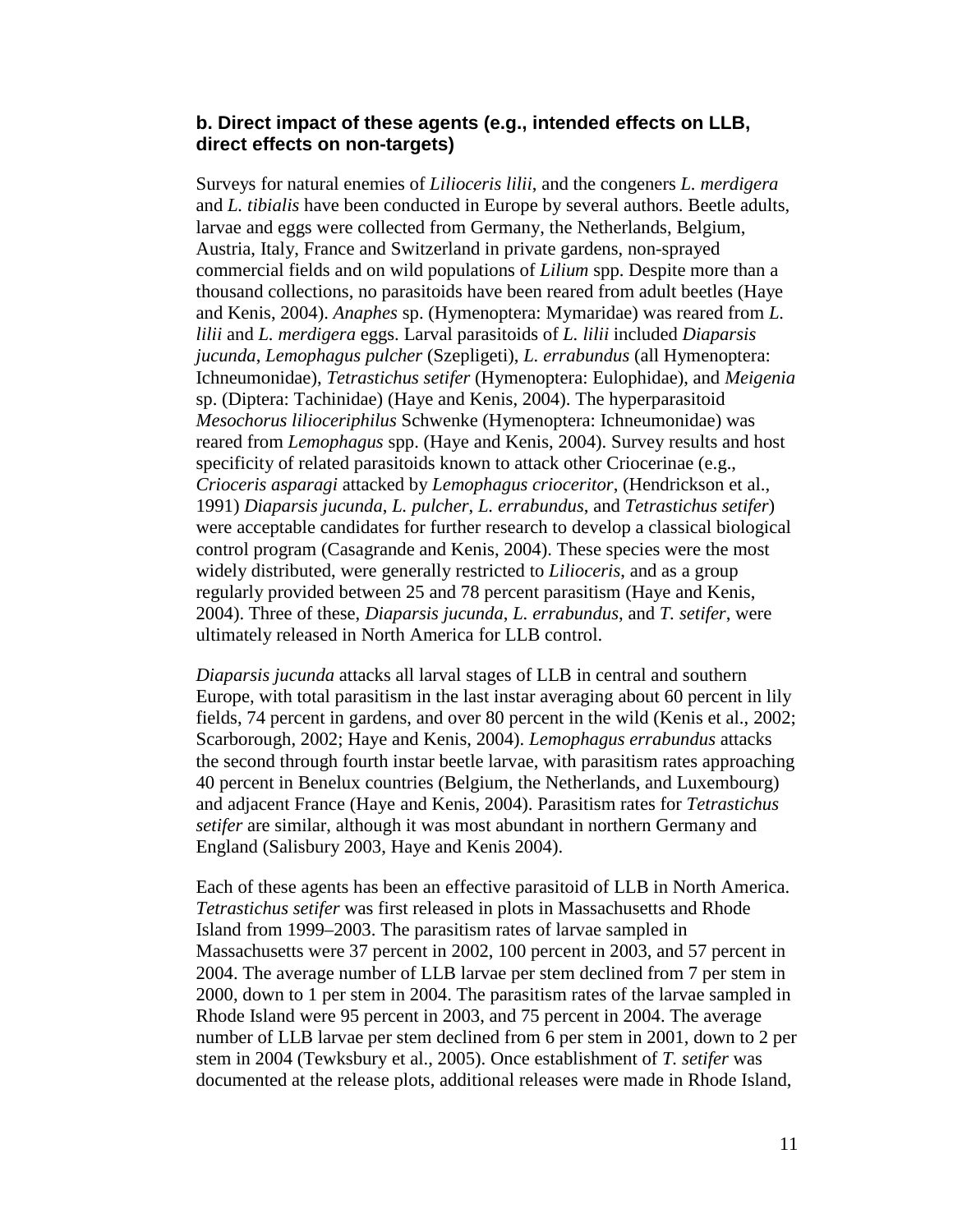Massachusetts, Maine, Connecticut, New Hampshire and Ontario, Canada. *Tetrastichus setifer* has been able to establish in all locations and has spread at least 32 km from the release sites. Based on collection data *T. setifer* can spread about 1 km a year. Monitoring at recovery sites (sites where the wasps were not released) from 2004–2013 found LLB larvae parasitized by *T. setifer* at rates of 4–100 percent (Tewksbury, 2014).

Releases of *Lemophagus errabundus* were made from 2003 to 2007 at release plots in Rhode Island and Massachusetts. Establishment of *L. errabundus* was first confirmed in 2005 at a residential site 1.2 km away from a release plot in Massachusetts. It was again found in 2006 at a home garden 2.9 km away from the Massachusetts release plot. Parasitism rates were tracked at a home garden 4 km away from the Massachusetts release plot from 2009 to 2013. Peak parasitism levels were 9 percent in 2009, 50 percent in 2010, 78 percent in 2011, and 94 percent in 2012. In 2013 no LLB larvae were found at the site. Monitoring at recovery sites from 2005-2012 found LLB larvae parasitized by *L. errabundus* at rates of 4–94 percent. Based on collection data *L. errabundus*  can spread about 1 km a year (Tewksbury, 2014).

*Diaparsis jucunda* was released in Maine, Massachusetts, New Hampshire, and Rhode Island from 2003 to 2007. Overwintered *D. jucunda* were first recovered in 2007 in a home garden in Rhode Island four years after the first release. *Diaparsis jucunda* was also documented in 2007 in four home gardens in Maine one year after release. *Diaparsis jucunda* is now established in all four states. From collections made in Massachusetts and Maine, *D. jucunda* has been found to have spread 15–20 km from release sites, and has the ability to spread 4–5 km a year. Monitoring at recovery sites from 2007-2013 found LLB larvae parasitized by *D. jucunda* at rates of 4–100 percent (Tewksbury, 2014).

All pre-release research and post-release observations indicate that these agents should have no non-target effects on genera other than *Lilioceris*. To evaluate the effects of these agents on non-target insects, host specificity testing was conducted at CABI Bioscience in Switzerland and the University of Rhode Island (URI) Biological Control Laboratory. If an insect species only attacks one or a few closely related insect species, the insect is considered to be very host-specific. Host specificity is an essential trait for a biological control organism proposed for environmental release. Host specificity tests are used to determine how many insect species these agents might attack, and thus assess the risk to non-target species. The strategy used for selecting insects for testing was based on these criteria: (1) phylogenetic affinity to target (shared species, genus, family, or superfamily), (2) ecological similarity to target (shared food plant or feeding niche), (3) known hosts of other *Diaparsis*, *Lemophagus*, and *Tetrastichus* species, and (4) outgroup species (different subfamilies and family).

Insects related taxonomically to LLB would be the most likely to be attacked by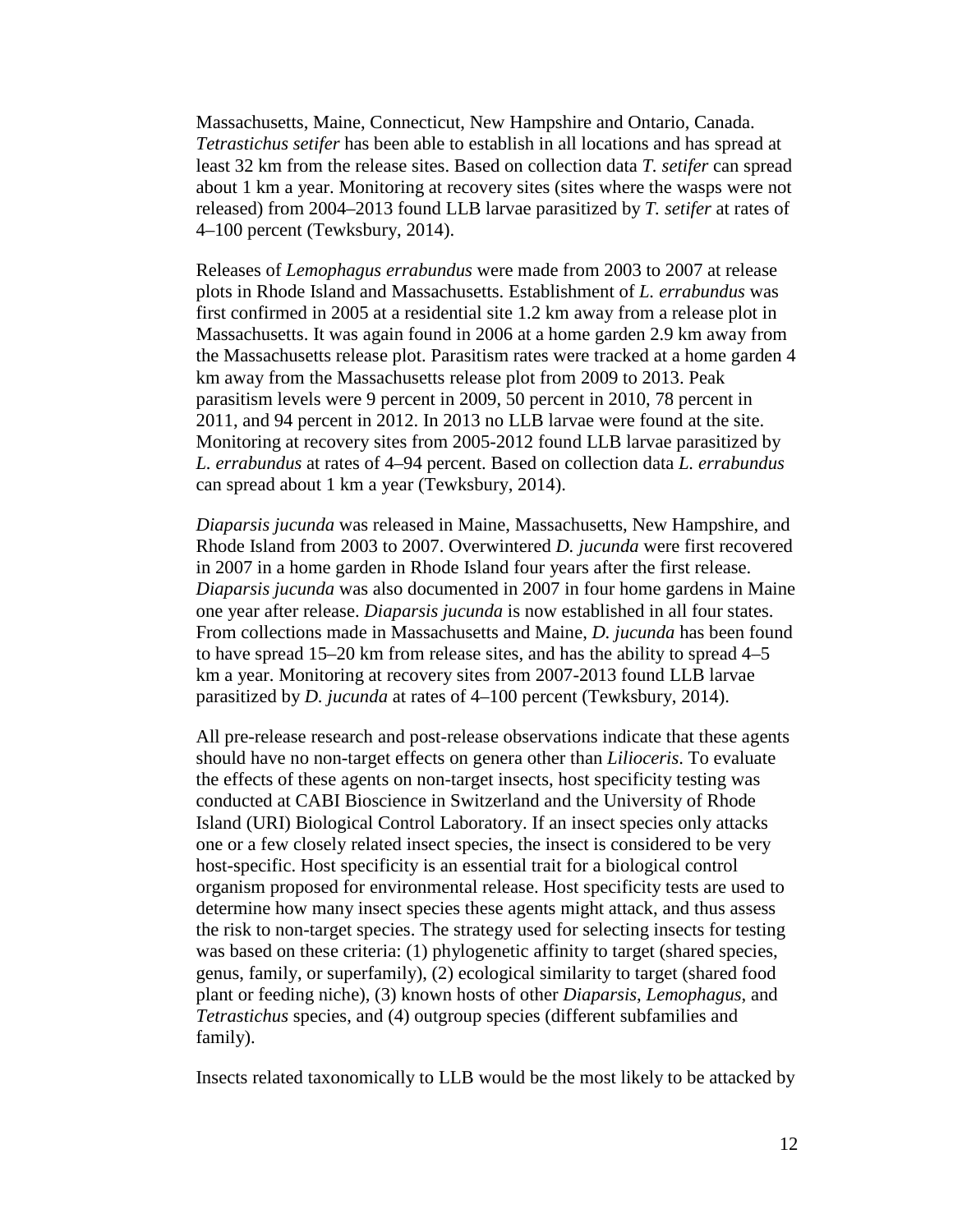the proposed biological control organisms (Louda et al., 2003)*. Lilioceris lilii* belongs to the subfamily Criocerinae in the family Chrysomelidae. There are 44 species of Criocerinae in America north of Mexico, in the tribes Criocerini and Lemiini (White, 1993; Arnett, 2000). The only genera in the tribe Criocerini in North America are *Lilioceris* and *Crioceris*. All four species of this tribe in North America are introduced species; three are pests and one is an intentional introduction for biological control (Appendix 1). *Lilioceris cheni*, introduced to control air potato (*Dioscorea bulbifera*) in Florida is the only other *Lilioceris* in the United States (White, 1993; Overholt et al., 2016). Forty-one species of Lemiini, in the genera *Lema*, *Neolema*, and *Oulema* occur in America north of Mexico (White, 1993; Arnett, 2000).

Three species of *Lilioceris* were tested in host specificity trials; *L. lilii*, and the European congeners *L. merdigera* and *L. tibialis* (Kenis et al., 2002; Casagrande and Kenis, 2004). North American species in Criocerinae used in host specificity testing included *Oulema melanopus, Crioceris asparagi,* and *Lema daturaphila* (reported under the synonym *L. trilineata* in previous research), representing two of the three genera native to North America (Kenis et al., 2002; Casagrande and Kenis, 2004). The researchers also included four other chrysomelids: the imported willow leaf beetle (*Plagiodera versicolora*  Laicharting) and the Colorado potato beetle (*Leptinotarsa decemilineata* [Say]) in the subfamily Chrysomelinae, and two Galerucinae, *Galerucella calmariensis* (L.) and *G. pusilla* Duftschmidt, both introduced for biological control of purple loosestrife (*Lythrum salicaria* L*.*). The phytophagous Mexican bean beetle *Epilachna varivestis* Mulsant (Coleoptera: Coccinellidae) was also included.

*Tetrastichus setifer*, *Diaparsis jucunda,* and *Lemophagus errabundus* only parasitized beetle larva in the genus *Lilioceris*. One exception was the parasitism by *T.* setifer of a single specimen of *Lema daturaphila* from the tribe Lemiini during 278 no-choice and choice trials. The researchers ascribed this to reduced space in a single no-choice experiment (Casagrande and Kenis, 2004; Haye and Kenis, 2004). *Lemophagus pulcher* was ultimately rejected as a release candidate because it preferentially attacked the other *Lilioceris* species included in the host specificity testing, and also attacked (although infrequently) *L. daturaphila* and *C. asparagi* (Kenis et al., 2002; Casagrande and Kenis, 2004). Host-specificity testing and post-release observations indicate that these agents should only attack beetles in the genus *Lilioceris*, and thus should have no non-target impacts on species in other genera.

The potential effects on the biological control project for air potato that relies on *L. cheni* must also be considered. *Lilioceris cheni* was released in Florida to control the invasive plant *Dioscorea bulbifera*, the air potato (Overholt et al., 2016). The beetle appears to be having good control, and it could conceivably compromise that control if these agents were to begin attacking *L. cheni*. *Tetrastichus setifer* and *L. errabundus* may parasitize *L. cheni* given the opportunity; both species were recorded attacking other European *Lilioceris*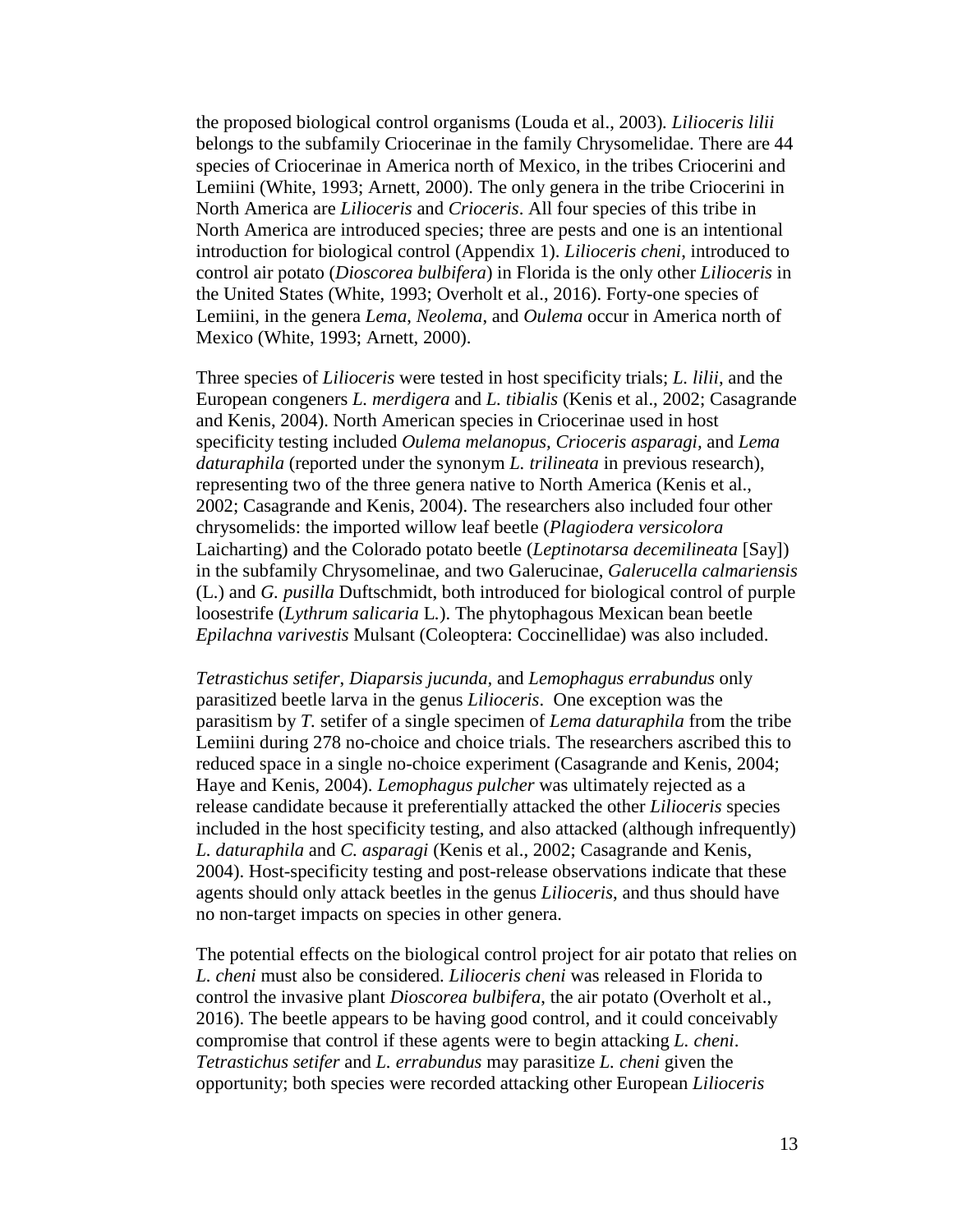although *L. cheni* is less closely related to LLB than the other tested congeners. However, in almost all experiments, *T. setifer* and *L. errabundus* preferred LLB (Casagrande and Kenis, 2004). *Lilioceris cheni* is a confirmed specialist on *D. bulbifera*, avoiding even other species in that genus (Pemberton and Witkus, 2010; Lake et al., 2015). Its range will be limited to that of its introduced host plant, which in North America includes most of Florida, and scattered parts of Alabama, Mississippi, Louisiana, Texas, and Georgia. If the range of these proposed biocontrol agents and *L. cheni* eventually overlap, it will likely be through natural spread southward along the Atlantic from where they were released in the northeastern United States.

#### **2. Effects on the Physical Environment and Indirect Effects of the Release of These Agents**

#### **a. Effects on physical environment (e.g., water, soil, and air resources)**

There are no known or conceivable direct effects of these agents on the physical environment. All are miniscule wasps that are obligate parasitoids of the target beetle. Indirect effects on the physical environment are likely to be salutary, primarily via reduced pesticide use by untrained gardeners and professional landscape management companies subsequent to establishment of these agents and natural control of the target pest.

#### **b. Indirect effects (e.g., potential impacts on organisms that depend on LLB or non-target species including potential competition with resident biological control agents)**

Successful management of LLB using these biological control agents should only result in positive, indirect effects on U.S. municipalities, land owners, the nursery industry, regional biodiversity, and any organisms dependent on *Lilium* or *Fritillaria* spp. Non-human organisms most directly affected by LLBassociated loss of lilies or fritillaries will be those directly dependent on flowering plants, such as pollinating insects and specialist herbivores (e.g., Powell and Opler, 2009; Wolf and Thorp, 2011). Lily leaf beetle does not feed on any plant genera that are considered noxious weeds or otherwise invasive. There is no evidence of other species relying on LLB as a food resource. Reduced populations of LLB subsequent to control by these agents should have no negative impacts on other species.

#### **3. Uncertainties Regarding the Environmental Release of these agents**

Upon release of any biological agent in a novel range there is always the possibility that it may attack other non-target insects. Host specificity testing is conducted to assess the risk of this occurring through the implementation of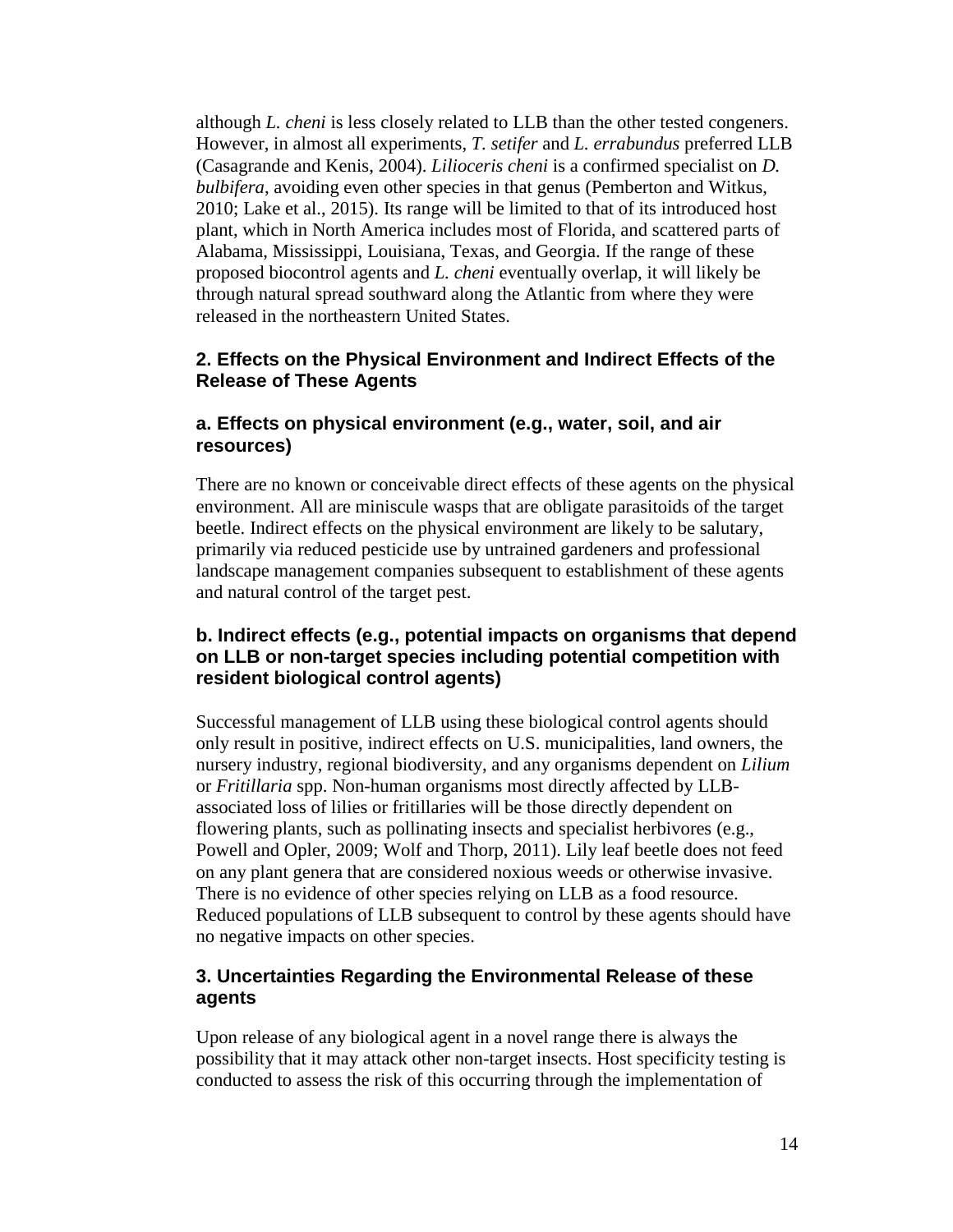choice-tests which address the preference of the test subject when multiple prey are available, and through no-choice tests, which assess the behavior and attack rates of the test species in the absence of multiple prey species. These tests are conducted with host and non-host species to calibrate the degree of specificity, or lack thereof, of the biological control agents. Species closely related to the target pest are the most likely to be attacked (Louda et al., 2003), and host specificity testing should include an array of closely related species. These may include congeners that would be most at risk from host switching, and other species within the same tribe, subfamily, and family. The further the taxonomic distance from the target pest, the less likely non-generalist biological control agents are to switch hosts.

Host specificity trials for these agents demonstrate that they are highly host specific (Gold, 2003; Casagrande and Kemis, 2004). In addition, these agents have already been released in the northeastern United States and they have been effective in controlling LLB and have not had non-target impacts.

#### **4. Cumulative Impacts**

"Cumulative impacts are defined as the impact on the environment which results from the incremental impact of the action when added to other past, present and reasonably foreseeable future actions regardless of what agencies or person undertakes such other actions" (40 CFR 1508.7).

APHIS has not established quarantines to prevent the movement of LLB within the United States. Mechanisms that could limit spread that are already in place include phytosanitary measures relevant to international trade, and state or provincial regulations. Thus far these do not appear to have been effective in limiting the spread of LLB in North America, and the range and population density of LLB is likely to increase. Survey efforts for LLB are conducted only at state or local levels. Aside from the existing biological control programs in the eastern states and provinces there are no mechanisms in place to slow the spread of LLB.

Homeowners apply insecticides to protect high-value lilies in the landscape, or remove lilies from planting beds entirely. Insecticide applications and plant removals provide a temporary local reduction of LLB but do not result in long term control. These measures also have little or no salutary effect on wild or unmanaged lily and fritillary populations.

Release of these agents will have no negative cumulative impacts in the contiguous United States because of their host specificity to LLB, other than potential impacts on non-target *L. cheni*. However, based on host-specificity testing conducted, impacts to *L. cheni* are expected to be minimal because these agents preferred LLB to other *Lilioceris* species, and the environmental range of the two insects only overlaps slightly. Effective biological control of LLB will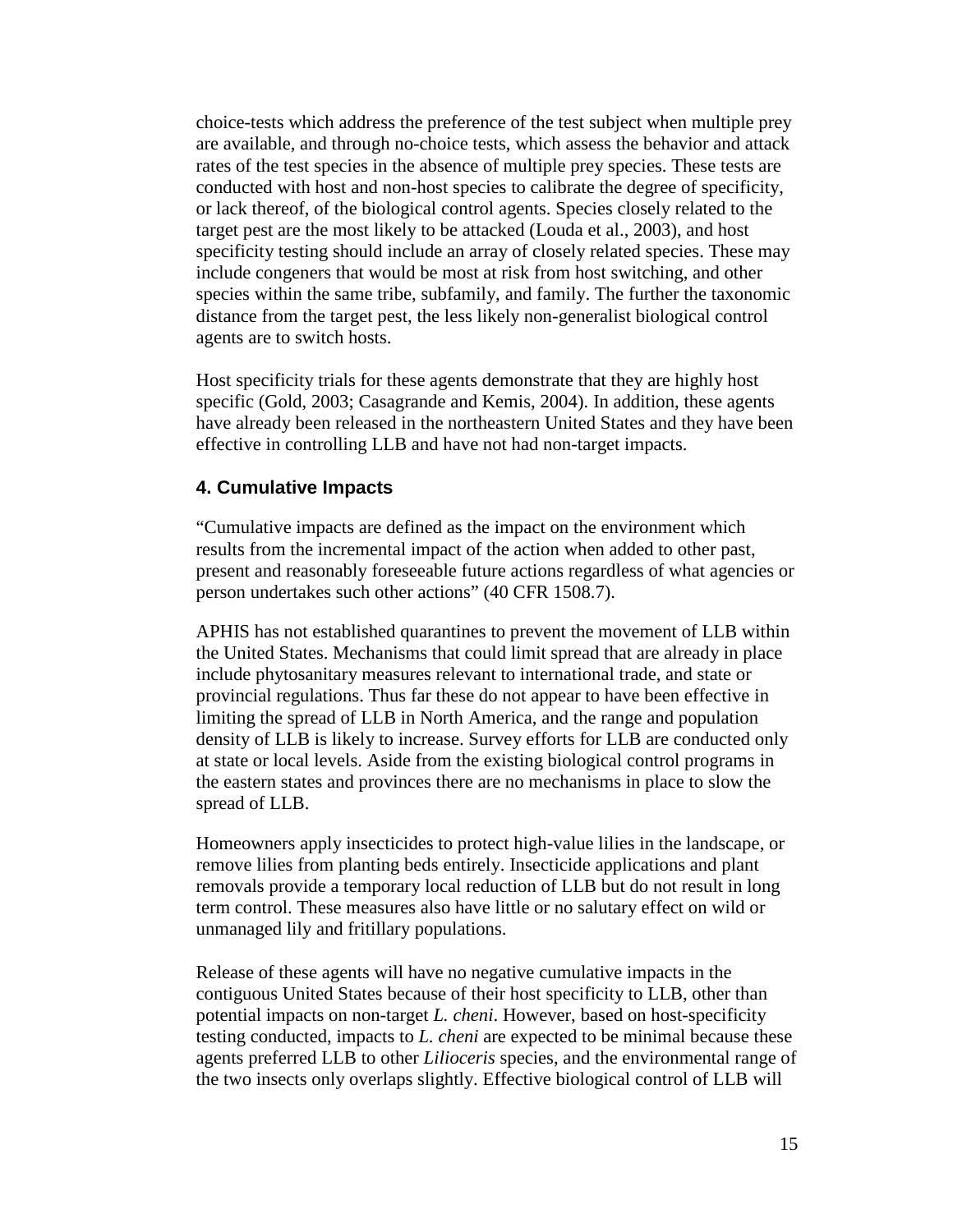have beneficial effects to current LLB management activities, and should result in protection of lily resources in both human managed and wild landscapes.

#### **5. Endangered Species Act**

Section 7 of the Endangered Species Act (ESA) and ESA's implementing regulations require Federal agencies to ensure that their actions are not likely to jeopardize the continued existence of federally listed threatened or endangered species or result in the destruction or adverse modification of critical habitat.

Release of these biocontrol agents will have no effect on listed insects or other arthropods in the United States. The three biological control agents are specific to *Lilioceris* species, and there are no federally listed insects that are related to *Lilioceris* species. They would also not parasitize pollinators of federally listed plants because pollinator species are also unrelated to *Lilioceris*. These insect species would not be toxic if consumed by any listed mammal, bird, reptile, or amphibian. Therefore, APHIS has determined that the release of *Diaparsis jucunda* (Hymenoptera: Ichneumonidae), *Lemophagus errabundus* (Hymenoptera: Ichneumonidae), and *Tetrastichus setifer* (Hymenoptera: Eulophidae) will have no effect on any federally listed species in the contiguous United States.

## **V. Other Issues**

Consistent with Executive Order (EO) 12898, "Federal Actions to Address Environmental Justice in Minority Populations and Low-income Populations," APHIS considered the potential for disproportionately high and adverse human health or environmental effects on any minority populations and low-income populations. There are no adverse environmental or human health effects from the field release of these agents and will not have disproportionate adverse effects to any minority or low- income populations.

Consistent with EO 13045, "Protection of Children from Environmental Health Risks and Safety Risks," APHIS considered the potential for disproportionately high and adverse environmental health and safety risks to children. No circumstances that would trigger the need for special environmental reviews are involved in implementing the preferred alternative. Therefore, it is expected that no disproportionate effects on children are anticipated as a consequence of the field release of these agents.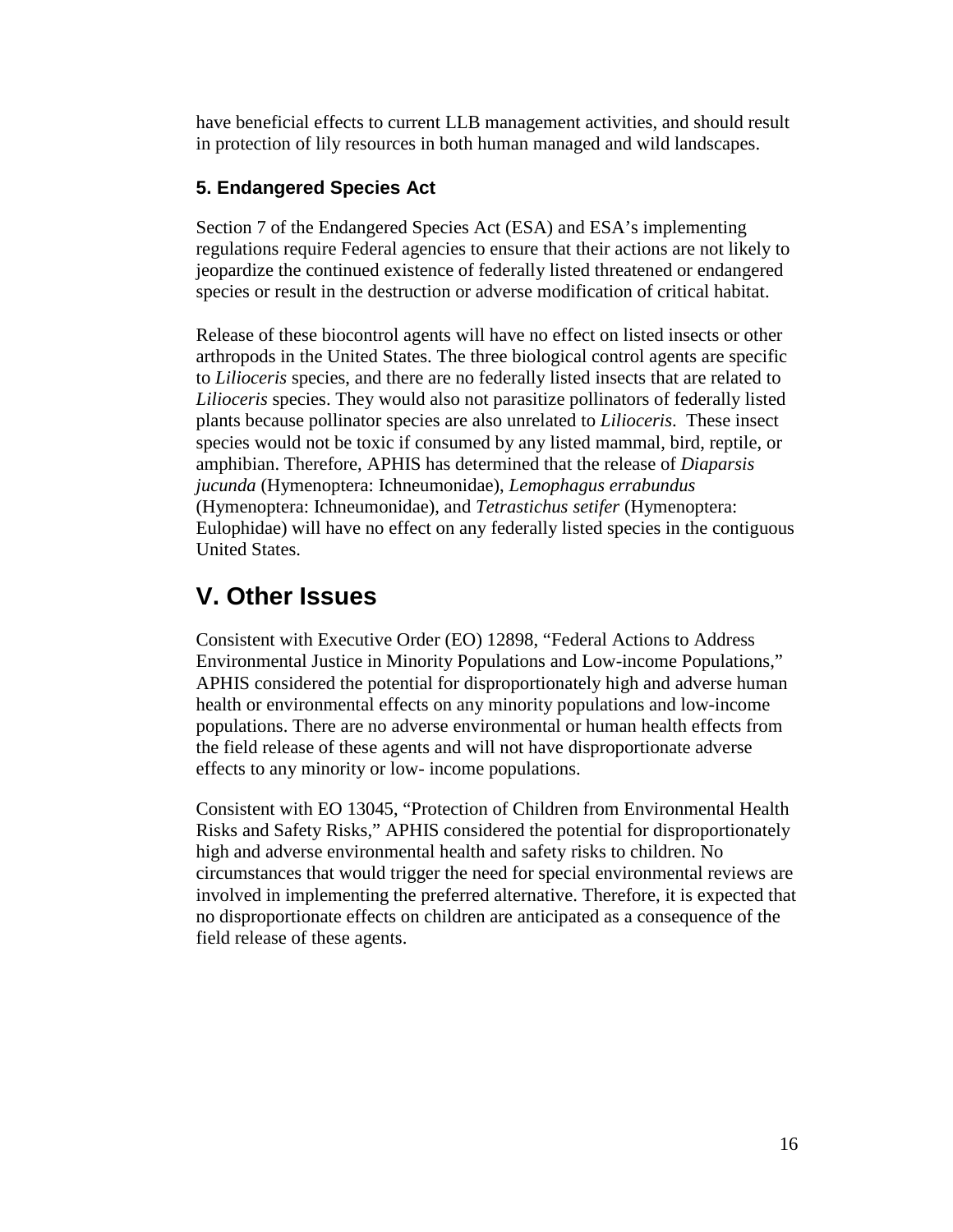## **VI. Agencies, Organizations, and Individuals Consulted**

This EA was prepared by Washington State Department of Agriculture and APHIS. The addresses of participating APHIS units, cooperators, and consultants (as applicable) follow.

U.S. Department of Agriculture Animal and Plant Health Inspection Service Policy and Program Development Environmental and Risk Analysis Services 4700 River Road, Unit 149 Riverdale, MD 20737

U.S. Department of Agriculture Animal and Plant Health Inspection Service Plant Protection and Quarantine, Plant Health Programs Permitting and Compliance Coordination 4700 River Road, Unit 133 Riverdale, MD 20737

Washington State Department of Agriculture Entomology Laboratory 1111 Washington St. SE Olympia, WA 98504

### **VII. References**

Arnett, R.H. Jr, and M.C. Thomas [eds]. 2002. American Beetles, Volume 2. Polyphaga: Scarabaeoidea through Curculionoidea. CRC Press, Boca Raton, USA.

Bailey, H., L. Deanovic, E. Reyes, T. Kimball, K. Larson, K. Cortright, V. Conner, and D. Hinton. 2000. Diazinon and chlorpyrifos in urban waterways in northern California, USA. Environmental Toxicology and Chemistry. 19: 82–87

Blackman, C.K., N. Cappuccino, and P.G. Mason. 2016. First record of *Lilioceris lilii* (Scopoli) (Cleoptera: Chrysomelidae) on *Lilium michiganense* Farwell and confirmation of its association with *Streptopus lanceolatus* (Aiton) Reveal (Liliaceae). Coleopterists Bulletin. 70.3: 482–484.

Blacquiere, T., G. Smagghe, C.A.M. van Gestel, and V. Mommaerts. 2012. Neonicotinoids in bees: a review on concentrations, side-effects and risk assessment. Ecotoxicology. 21: 973–992.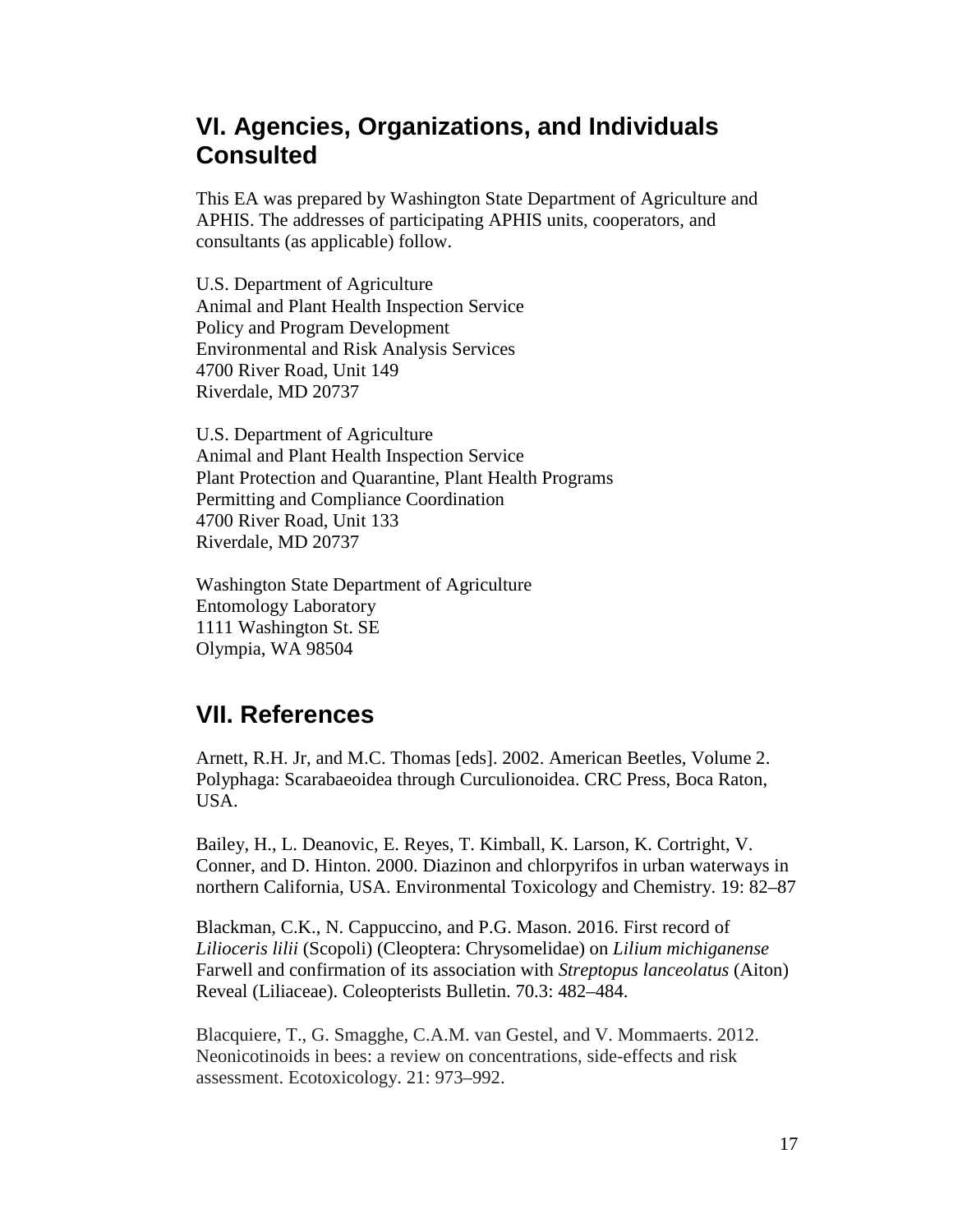Bouchard, A., J.N. McNeil, and J. Brodeur. 2008. Invasion of American native lily populations by an alien beetle. Biological Invasions. 10: 1365–1372.

Cappuccino, N. 2017. Lily Leaf Beetle Tracker. http://lilybeetletracker.weebly.com

Cappuccino, N., T. Haye, L. Tewksbury, and R. Casagrande. 2013. *Lilioceris lilii* (Scopoli), LLB (Coleoptera: Chrysomelidae). Biological Control Programmes in Canada 2001-2010. 1: 208–213.

Casagrande, R.A., and M. Kenis, 2004. Evaluation of lily leaf beetle parasitoids for North American introduction. pp. 110–124. *In*: R. Van Driesche and R. Reardon [eds]. Assessing host ranges for parasitoids and predators used for classical biological control: A guide to best practice. USDA Forest Service, Morganton, WV, United States.

Dieni, A., J. Brodeur, and J. Turgeon. 2016. Reconstructing the invasion history of the lily leaf beetle, *Lilioceris lilii*, in North America. Biological invasions. 18: 31-44.

Donovan, S. 2007. The Palouse: a bioregional approach for assessing sense of place. Ph.D. Dissertation. University of Idaho, Moscow, Idaho, USA.

Eisner, T., E. Tassell, and J.E. Carrel. 1976. Defensive use of a "fecal shield" by a beetle larva. Science. 158: 1471–1473.

Ensminger, M.P., R. Budd, K.C. Kelley, and K. S. Goh. 2012. Pesticide occurrence and aquatic benchmark exceedances in urban surface waters and sediments in three urban areas of California. Environmental Monitoring and Assessment. 185: 3697–3710.

Ernst, C., N. Cappuccino, and A. Thor. 2007. Potential novel hosts for the lily leaf beetle *Lilioceris lilii* Scopoli (Coleoptera: Chrysomelidae) in eastern North America. Ecological Entomology. 32: 45–52.

Gan, J., S. Bondarenko, L. Oki, D. Haver, and J.X. Li. 2012. Occurrence of Fipronil and its biologically active derivatives in urban residential runoff. Environmental Science and Technology. 46: 1489–1495.

Gold, M.S., R.A. Casagrande, L. Tewksbury, S.B. Livingston, and M. Kenis. 2001. European parasitoids of *Lilioceris lilii* (Coleoptera: Chrysomelidae). The Canadian Entomologist. 133: 671–674.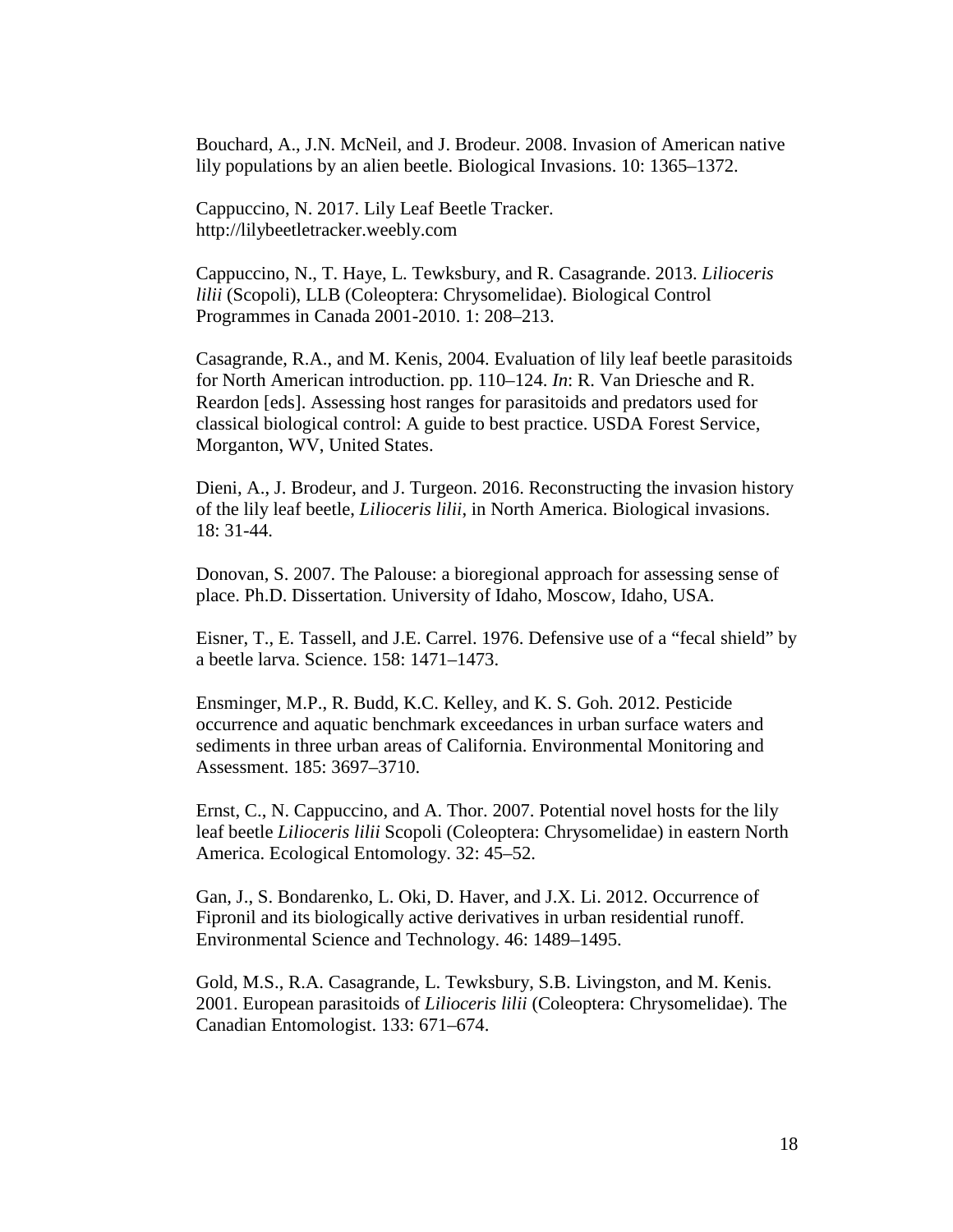Gold, M.S. 2003. Biological control of the lily leaf beetle, *Lilioceris lilii*, in North America. Ph.D. Dissertation. University of Rhode Island, Kingston, RI, USA.

Harcourt, D.G., J.C. Guppy, and C.R. Ellis. 1977. Establishment and spread of *Tetrastichus julis* (Hymenoptera: Eulophidae), a parasitoid of the cereal leaf beetle in Ontario. The Canadian Entomologist. 109: 473–476.

Haye, T., and M. Kenis. 2004. Biology of *Lilioceris* spp. (Coleoptera: Chrysomelidae) and their parasitoids in Europe. Biological Control. 29: 399– 408.

Hicks, B., and R. Sellars. 2014. Record of the lily leaf beetle *Lilioceris lilii* (Coleoptera: Chrysomelidae) in Newfoundland. Journal of the Acadian Entomological Society. 10: 10–11.

Horning, M.E., and M.S. Webster. 2009. Conservation genetics of remnant *Lilium philadelphicum* populations in the Midwestern United States. American Midlands Naturalist. 161: 286–300.

Horstmann, K. 1971. Revision der europaischen Tersilochinen (Hymenoptera, Ichneumonidae) Teil I. Veroeffentlichungen der Zoologischen Staatssammlung (Muench). 15: 45–138.

Jiang, W., K. Lin, D. Haver, S. Qin, G. Ayre, F. Spurlock, J. and Gan. 2010. Wash-off potential of urban use insecticides on concrete surfaces. Environmental Toxicology and Chemistry. 29: 1203–1208.

Junge X., K. A. Jacot, A. Bosshard, and P. Lindemann-Matthies. 2000. Swiss people's attitudes towards field margins for biodiversity conservation. Journal for Nature Conservation. 17: 150–159.

Kealey, C.D., N. Cappuccino, and P.G. Mason. 2013. First record of *Lilioceris lilii* (Coleoptera: Chrysomelidae) eggs in a wild population of *Streptopus amplexifolius* (Liliaceae). Journal of the Entomological Society of Ontario. 144: 131–134.

Kenis, M., T. Haye, R.A. Casagrande, M.S. Gold, and L.A. Tewksbury. 2003. Selection and importation of European parasitoids for the biological control of the lily leaf beetle in North America, and prospects for control in Europe, pp. 416–419. *In*: Proceedings of the First International Symposium of Biological Control of Arthropods, January 14–18, 2002, Honolulu, Hawaii. USDA Forest Service Publication FHTET-2003-05. USDA, Morgantown, West Virginia, USA.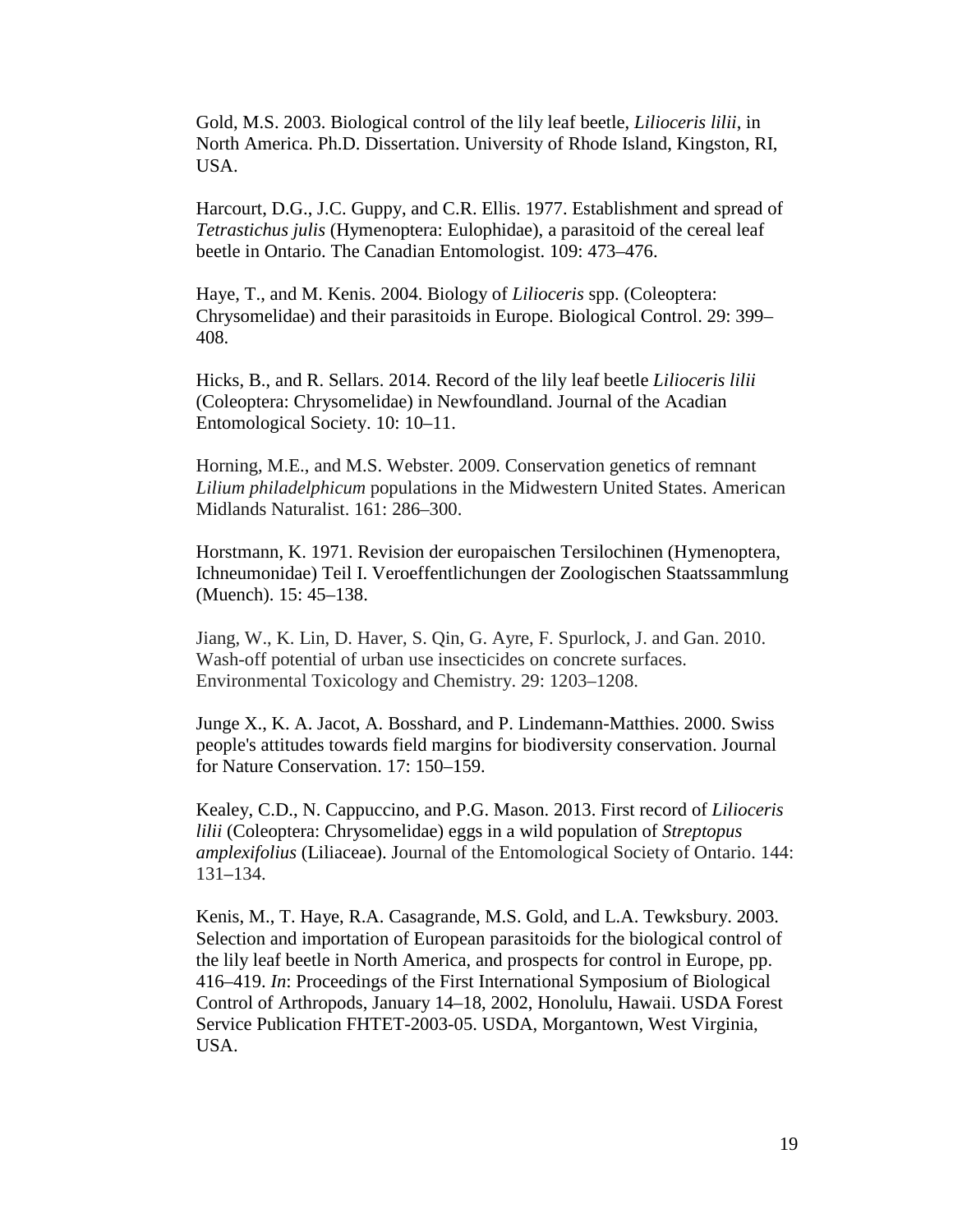Kroon, H. 2009. Biology of *Lilioceris lilii* (Coleoptera: Chrysomelidae) and the occurrence of their parasitoids in Sweden. MS Thesis, Swedish University of Agricultural Sciences. Alnarp, Sweden.

Laetz, C.A., D.H. Baldwin, V.R. Hebert, J.D. Stark, and N.L. Scholz. 2014. Elevated temperatures increase the toxicity of pesticide mixtures to juvenile coho salmon. Aquatic Toxicology. 146: 38–44.

Lake, E.C., M.C. Smith, F.A. Dray Jr., and P.D. Pratt. 2105. Ecological hostrange of *Lilioceris cheni* (Coleoptera: Chrysomelidae), a biological control agent of *Dioscorea bulbifera*. Biological Control. 85: 18–24.

Lesage, L. 1983. Note sur la distribution présente et future du Criocére du lys, *Lilioceris lilii* (Scopoli) (Coleoptera: Chrysomelidae) dans l'est du Canada. Le Naturaliste Canadien. 110: 95–97.

LeSage, L., and B. Elliott. 2003. Major range extension of the lily leaf beetle (Coleoptera: Chrysomelidae), a pest of wild and cultivated Liliaceae. The Canadian Entomologist. 135: 587–588.

LeSage L. 1992. The lily beetle, *Lioceris, lilii* (Scopoli), in Canada (Coleoptera: Chrysomelidae). La Revue Canadienne des Insectes Nuisibles aux Cultures. 70: 88–96.

Livingston. S.S. 1996. Biology, control, and host range of *Lilioceris lilii*: a new ornamental pest in the USA. MS thesis, Univ. of Rhode Island, Kingston. 78 pp.

Louda, S.M., R.W. Pemberton, M.T. Johnson, and P.A. Follett. 2003. Nontarget effects – the Achilles' heel of biological control? Retrospective analyses to reduce risk associated with biocontrol introductions. Annual Review of Entomology. 48: 365–369.

Lundin, O., M. Rundlöf, H.G. Smith, and I. Fries, 2015. Bommarco neonicotinoid insecticides and their impacts on bees: a systematic review of research approaches and identification of knowledge gaps. PLoS One 10 (8), e0136928.

Maier, C.T. 2012. New distributional records of invasive Coleoptera found in Connecticut and other eastern states: *Agrilus cyanescens* (Ratzeburg) (Buprestidae), *Lilioceris lilii* (Scopoli), and *Pyrrhalta viburni* (Paykull) (Chrysomelidae). Proceedings of the Entomological Society of Washington. 114: 501–512.

Majka, C.G., and C. Kirby. 2011. Lily leaf beetle, *Lilioceris lilii* (Coleoptera: Chrysomelidae), in Maine and the Maritime Provinces: the continuing dispersal of an invasive species. Journal of the Acadian Entomological Society. 7: 70–74.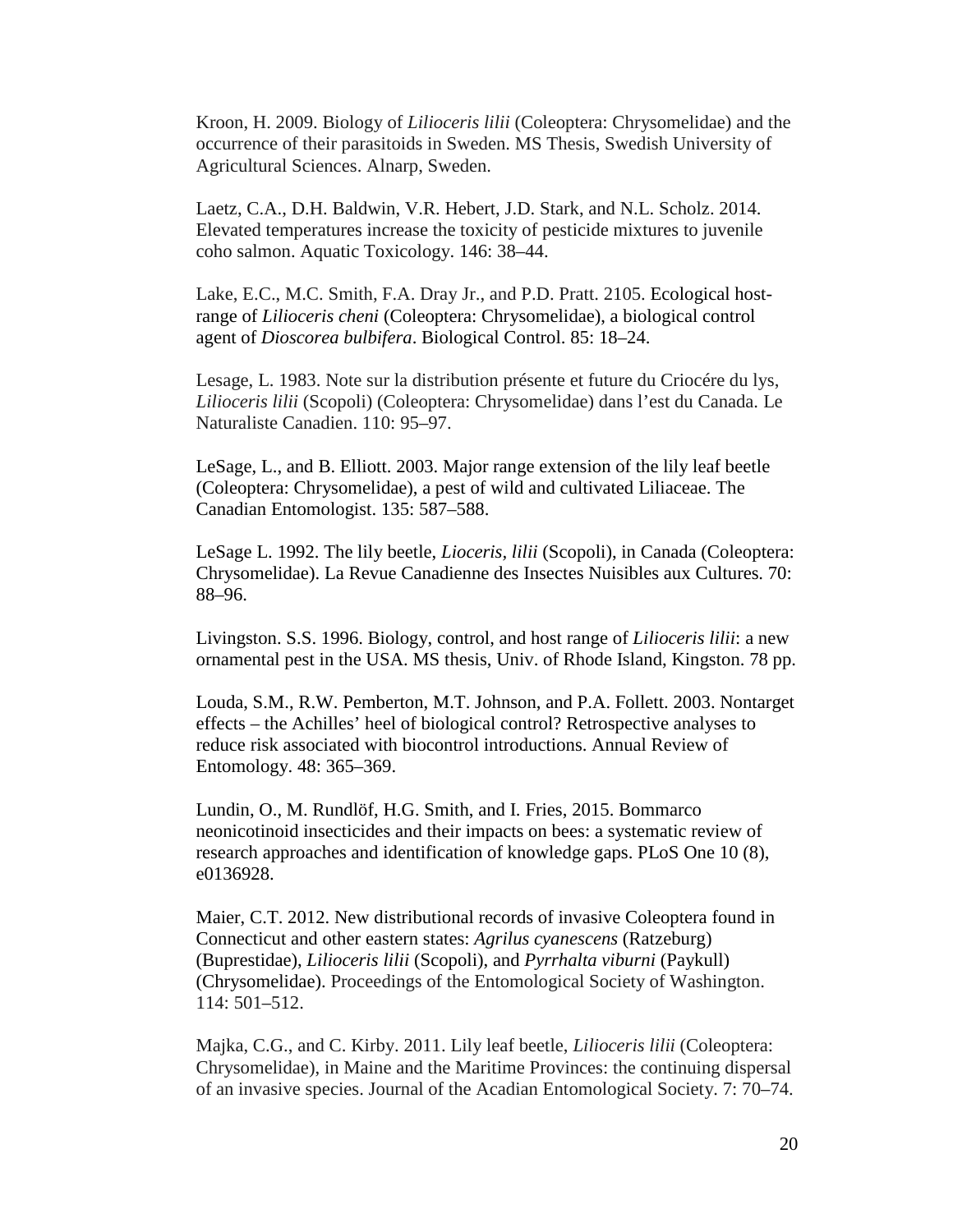Majka, C.G., and L. LeSage. 2008. Introduced leaf beetles of the Maritime Provinces, 5: the lily leaf beetle, *Lilioceris lilii* (Scopoli) (Coleoptera: Chrysomelidae). Proceedings of the Entomological Society of Washington. 110: 186–195.

Moore, D.R. and R.S. Teed. 2013. Risks of carbamate and organophosphate pesticide mixtures to salmon in the Pacific Northwest. Integrated Environmental Assessment and Management. 9: 70–78.

Murray, T., C. Looney, E. LaGasa, and S. Collman. 2016. Distribution of two invasive leaf beetles, *Pyrrhalta viburni* (Paykull) and *Lilioceris lilii* (Coleoptera Chrysomelidae), in Washington State. The Coleopterists Bulletin. 70: 368–371.

National Marine Fisheries Service. 2008. Recovery plan for southern resident killer whales (*Orcinus orca*). NMFS, Northwest Region, Seattle, WA.

Overholt, W. A., M. Rayamajhi, E. Rohrig, S. Hight, F. A. Dray, E. Lake, and R. Poffenberger. 2016. Release and distribution of *Lilioceris cheni* (Coleoptera: Chrysomelidae), a biological control agent of air potato (*Dioscorea bulbifera*: Dioscoreaceae), in Florida. Biocontrol Science and Technology. 26:1087–1099.

Orlova-Bienkowskaja, M.J. 2012. Dynamics of the range of lily leaf beetle (*Lilioceris lilii*, Chrysomelidae, Coleoptera) indicates its invasion from Asia to Europe in the  $16<sup>th</sup>$ -17<sup>th</sup> Century. Russian Journal of Biological Invasions. 4: 93– 104.

Pemberton, R.W., and G.L. Witkus. 2010. Laboratory host range testing of *Lilioceris* sp. near *impressa* (Coleoptera: Chrysomelidae) - a potential biological control agent of air potato, *Dioscorea bulbifera* (Dioscoreaceae). Biocontrol Science and Technology. 20: 567–587.

Powell, J.A., and P.A. Opler. 2009. Moths of Western North America. University of California Press, Berkeley, California.

Rämert, B., M. Kenis, H. Kroon, and U. Nilsson. 2009. Larval parasitoids of *Lilioceris lilii* (Coleoptera: Chrysomelidae) in Sweden and potential for biological control. Biocontrol Science and Technology. 19: 335–339.

Salisbury, A. 2003. Two parasitoids of the lily beetle *Lilioceris lilii* (Scopoli) (Coleoptera: Chrysomelidae), in Britain, including the first record of *Lemophagus errabundus* Gravenhorst (Hymenoptera; Ichneumonidae). British Journal of Entomology and Natural History. 16: 103–104.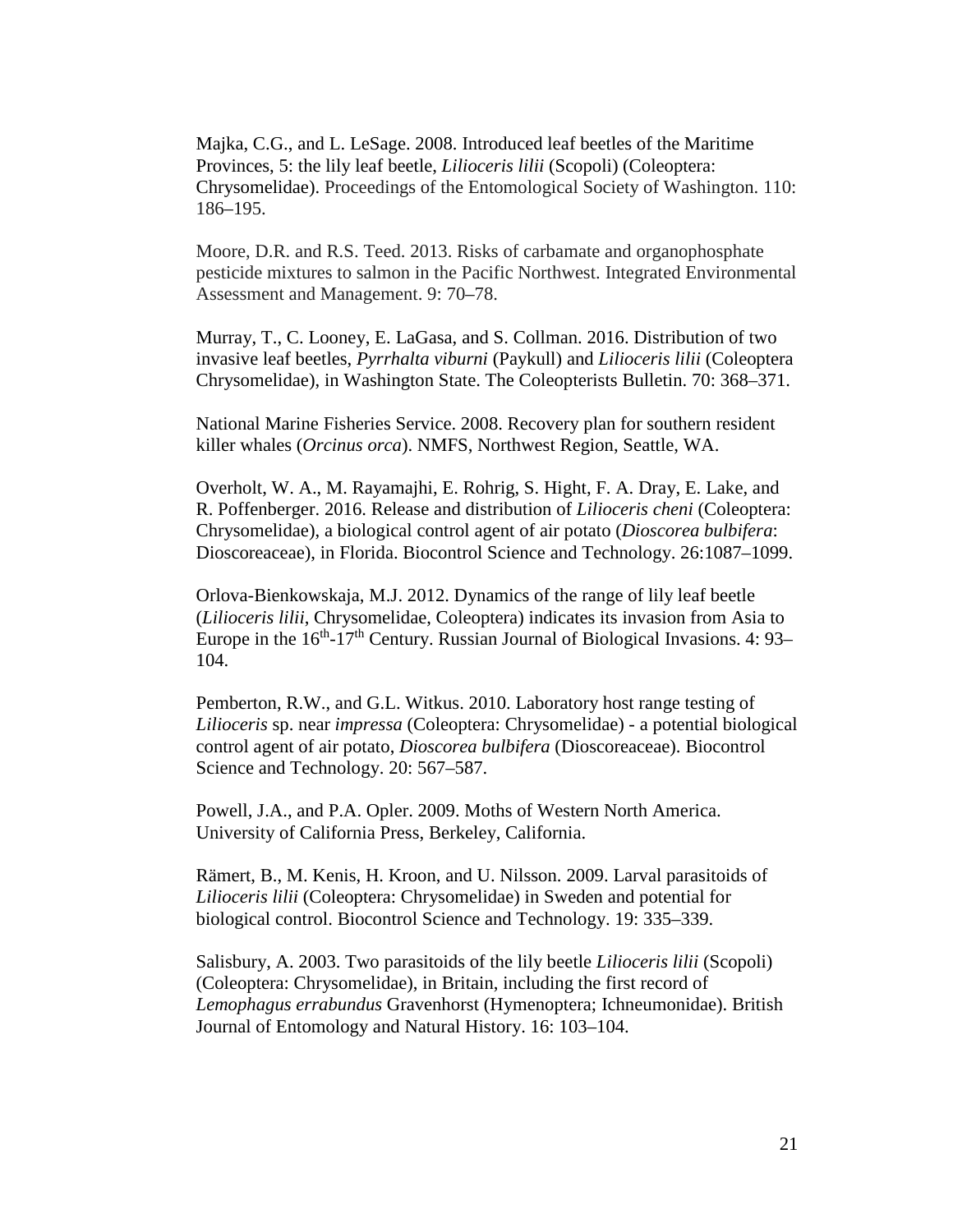Salisbury, A. 2008. The biology of the lily beetle, *Lilioceris lilii* (Scopoli) (Coleoptera: Chrysomelidae) (Extract from Doctoral Thesis). Imperial College, London.

Salisbury, A., S.J. Clark, W. Powell, and J. Hardie. 2010. Susceptibly of six *Lilium* to damage by the lily beetle, *Lilioceris lilii* (Coleoptera: Chrysomelidae). Annals of Applied Biology. 156: 103–110.

Scarborough, C. 2002. An investigation of the parasitoids of the lily leaf beetle, *Lilioceris lilii* (Scopoli) (Coleoptera: Chrysomelidae): A case study for biological control in North America. M.S. University of London and the Diploma of Imperial College. 61 pp.

Stack, P. A. 2009. Bulletin #2450, Lily Leaf Beetle. http://extension.umaine.edu/publications/2450.

Schaffner, U., and C. Müller. 2001. Exploitation of the fecal shield of the lily leaf beetle, *Lilioceris lilii* (Coleoptera: Chrysomelidae), by the specialist parasitoid *Lemophagus pulcher* (Hymenoptera: Ichneumonidae) Journal of Insect Behavior. 14: 739.

Strumse, E. 1996. Demographic differences in the visual preferences for agrarian landscapes in Western Norway. Journal of Environmental Psychology. l16: 17–31.

Swier, S. No Date. Lily Leaf Beetle. Retrieved from the University of New Hampshire

https://extension.unh.edu/resources/representation/Resource000480\_Rep502.pdf

Tewksbury, L. 2014. Introduction and establishment of three parasitoids of the lily leaf beetle, *Lilioceris lilii*, (Coleoptera: Chrysomelidae) in North America. Ph.D. Dissertation. University of Rhode Island, Kingston, RI, USA.

Tewksbury, L., M. S. Gold, R. A. Casagrande, and M. Kenis. 2005. Establishment in North America of *Tetrastichus setifer* Thomson (Hymenoptera: Eulophidae), a parasitoid of *Lilioceris lilii* (Coleoptera: Chrysomelidae) pp. 142–143 *In*: Proceedings of the 2nd International Symposium on Biological control of Arthropods, Davos, Switzerland, 12–16 September 2005, (M. G. Hoddle, compiler) United States Department of Agriculture, Forest Service, Morgantown, WV, FHTET-2005-08.

Varlamoff, S., W.J. Florkowski, J.L. Jordan, J. Latimer, and K. Braman. 2001. Georgia homeowner survey of landscape management practices. HortTechnology. 11: 326–331.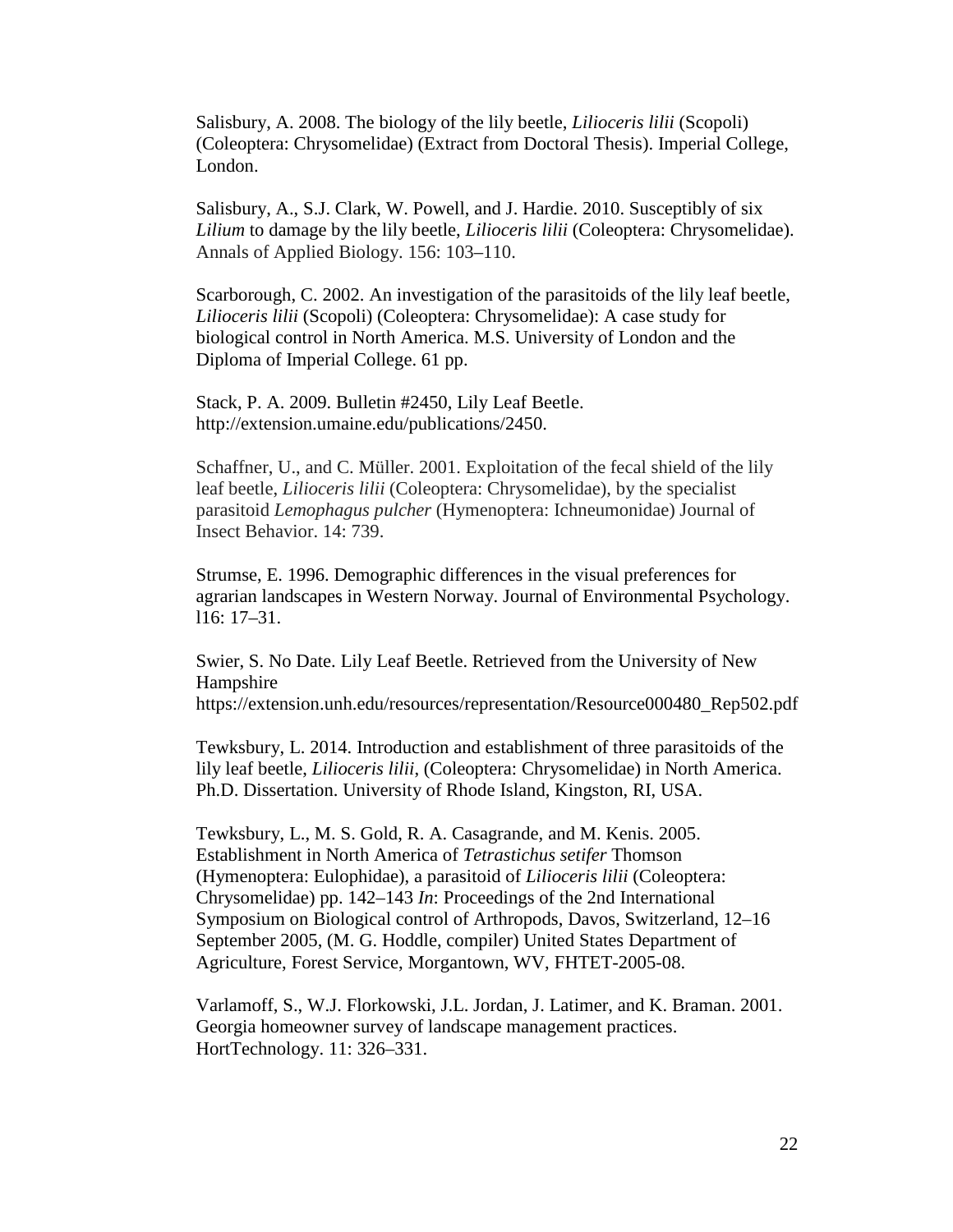Weston, D. P., D. Schlenk, N. Riar, M. J. Lydy, and L. M. Brooks. 2015. Effects of pyrethroid insecticides in urban runoff on Chinook salmon, steelhead trout, and their invertebrate prey. Environmental Toxicology and Chemistry. 34: 649–657.

White, R. 1993. A Revision of the Subfamily Criocerinae (Chrysomelidae) of North America North of Mexico. USDA-ARS Technical Bulletin 1805.

Wolf, A. T., and R. Thorp. 2011. Plant–pollinator interactions in naturally fragmented habitats. pp. 275–296. *In*: S. Harrison and N. Rajakaruna [eds]. Serpentine: the ecology and evolution of a model system. University of California Press, Berkeley, California, USA.

Woodcock, B.A., N.J. Isaac, J.M. Bullock, D.B. Roy, D.G. Garthwaite, A. Crowe, and R.F. Pywell. 2016. Impacts of neonicotinoid use on long-term population changes in wild bees in England. Nature Communications. 7: 12459.

Shared Strategy Development Committee, 2007. Puget Sound Salmon Recovery Plan. Volume I. Shared Strategy for Puget Sound, Seattle, WA.

Yu, P., W. Lu, and R. Casagrande. 2001. *Lilioceris lilii* (Scopoli) occurs in China (Coleoptera: Chrysomelidae). The Coleopterists Bulletin. 55: 65–66.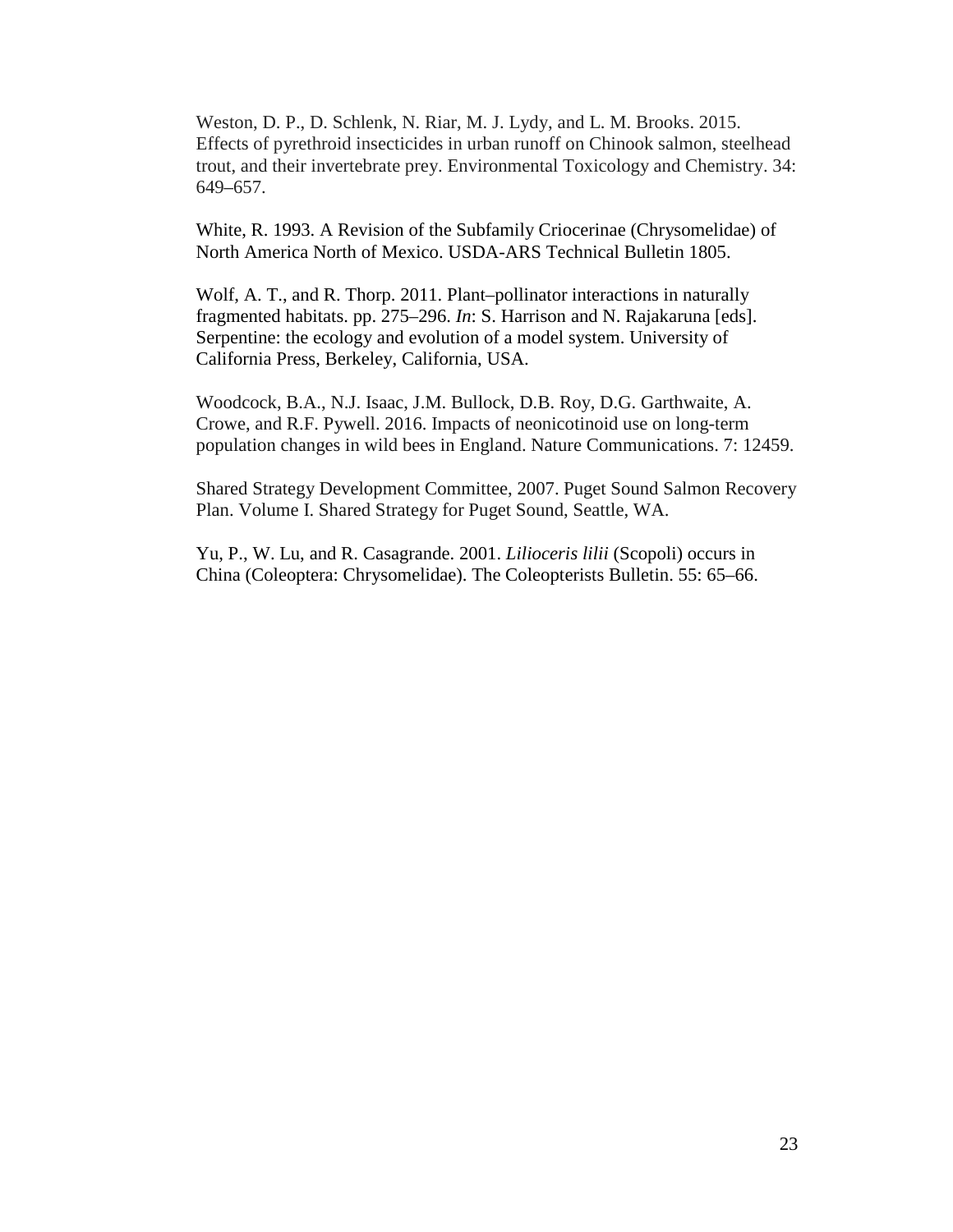|                             | <b>PNW</b>          | <b>North American</b>                  | <b>Recorded Host Plant</b> |                                                                                              |
|-----------------------------|---------------------|----------------------------------------|----------------------------|----------------------------------------------------------------------------------------------|
| <b>Taxon</b>                | <b>Distribution</b> | <b>Distribution</b>                    | <b>Families</b>            | <b>Notes</b>                                                                                 |
| <b>Tribe: Criocerini</b>    |                     |                                        |                            |                                                                                              |
| <b>Lilioceris</b>           |                     |                                        |                            |                                                                                              |
| lilii (Scopoli)             | <b>WA</b>           | WA, NE US, central<br>and E Canada     | Liliaceae                  | Introduced, lily pest                                                                        |
| cheni Gressitt and Kimoto   |                     | <b>FL</b>                              | Dioscoreaceae              | Introduced, air potato<br>biological control                                                 |
| <b>Crioceris</b>            |                     |                                        |                            |                                                                                              |
| asparagi (Linnaeus)*        | WA, OR, ID          | Northern US, plus AL<br>and SC         | Asparagaceae               | Introduced, asparagus<br>pest; Tetrastichus<br>asparagi introduced<br>for biological control |
| duodecimpunctata (Linnaeus) | WA, OR, ID          | Northern US, most<br>frequent in $NE1$ | Asparagaceae               | Introduced, asparagus<br>pest                                                                |
| <b>Tribe: Lemiini</b>       |                     |                                        |                            |                                                                                              |
| Lema                        |                     |                                        |                            |                                                                                              |
| balteata LeConte            |                     | AZ                                     | Solanaceae                 |                                                                                              |
| circumvittata Clark         |                     | AZ, FL                                 | Solanaceae                 |                                                                                              |
| confusa Chevrolat           |                     | <b>FL</b>                              | Solanaceae                 |                                                                                              |
| conjuncta Lacordaire        |                     |                                        | Sapindaceae                |                                                                                              |
| maderensis White            |                     | AZ, FL                                 |                            |                                                                                              |
| melanofrons White           |                     | AL, NC                                 | Solanaceae                 |                                                                                              |
| nigrovittata (Guérin)       |                     | AZ, CL, TX                             | Solanaceae                 |                                                                                              |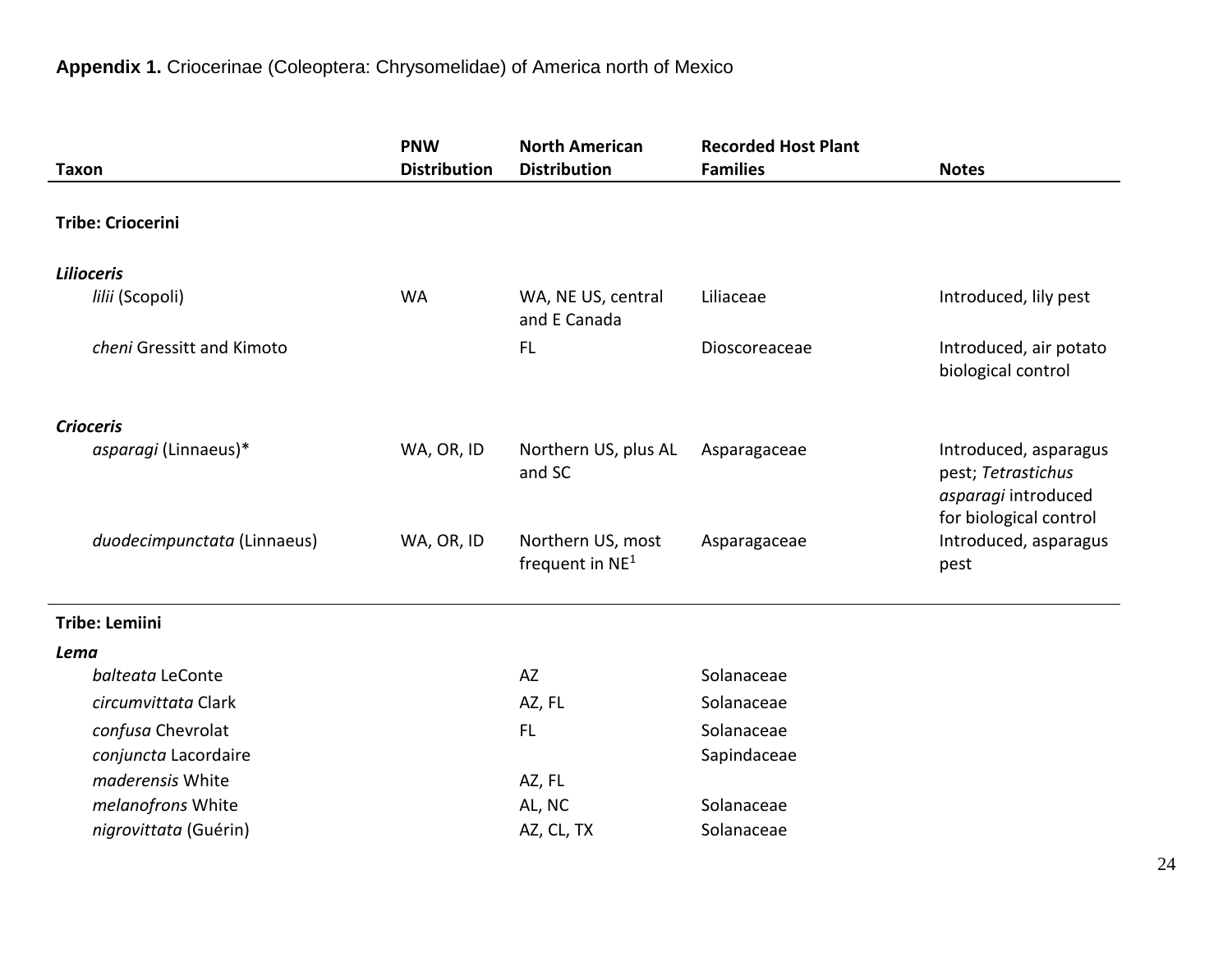| opulenta Gemminger & Harold |           | <b>TX</b>                          | Solanaceae, Asteraceae,<br>Malvaceae, Poaceae,<br>Cucurbitaceae                     |                                                                              |
|-----------------------------|-----------|------------------------------------|-------------------------------------------------------------------------------------|------------------------------------------------------------------------------|
| ornata Baly                 |           |                                    |                                                                                     |                                                                              |
| pubipes Clark               |           | South central US                   | Cucurbitaceae,<br>Amaranthaceae                                                     |                                                                              |
| puncticollis (Curtis)       |           | SK, NB Canada                      | Asteraceae                                                                          | Introduced, Canada<br>thistle biological<br>control. Probably<br>extirpated. |
| solani Fabricius            |           | <b>Eastern US to Texas</b>         | Solanaceae, Fabaceae,<br><b>Brassicaceae</b>                                        |                                                                              |
| trabeata Lacordaire         |           | Arizona to Florida                 | Solanaceae, Cucurbitaceae                                                           |                                                                              |
| daturaphila White*          | <b>OR</b> | <b>US into Southern</b><br>Canada  | Solanaceae                                                                          |                                                                              |
| trivittata trivittata Say   | CA        | US into Southern<br>Canada         | Rosaceae, Poaceae,<br>Asteraceae, Asteraceae,<br>Fabaceae, Solanaceae,<br>Malvaceae | Native, minor pest of<br>Solanaceae                                          |
| <b>Neolema</b>              |           |                                    |                                                                                     |                                                                              |
| adunata White               | <b>BC</b> | Southern border of<br><b>BC</b>    |                                                                                     |                                                                              |
| cordata White               |           | Central and<br>Southeastern States | Cyperaceae, Asteraceae,<br>Rosaceae, Commelinaceae                                  |                                                                              |
| albini Auctorum             |           |                                    |                                                                                     |                                                                              |
| ephippium (Lacordaire)      |           | FL, LA                             | Commelinaceae, Asteraceae                                                           |                                                                              |
| qundlachiana (Suffrian)     |           | <b>FL</b>                          |                                                                                     |                                                                              |
| jacobina (Linell)           |           | TX, MS, KS                         | Commelinaceae                                                                       |                                                                              |
| ovalis White                |           | AZ, TX diagonally to<br>IN         | Commelinaceae,<br><b>Brassicaceae</b>                                               |                                                                              |
| quadriguttata White         |           | TX, MS, KS                         |                                                                                     |                                                                              |
| sexpunctata (Oliver)        |           | Southeastern US                    | Commelinaceae, Lauraceae,<br>Araceae, Fabaceae                                      |                                                                              |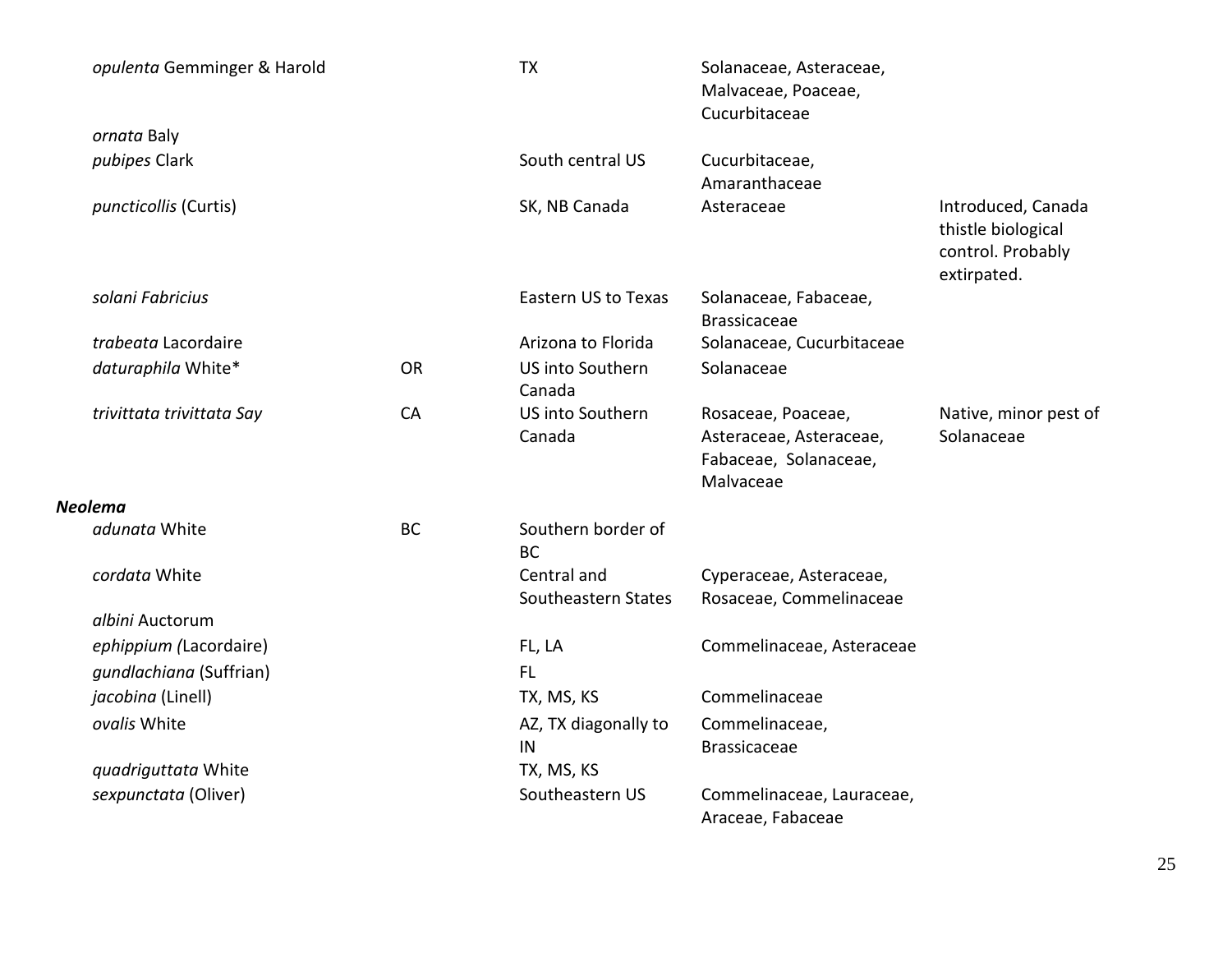| <b>Oulema</b> |                              |           |                                    |                                                       |                                                                                       |
|---------------|------------------------------|-----------|------------------------------------|-------------------------------------------------------|---------------------------------------------------------------------------------------|
|               | arizonae (Schaeffer)         |           | <b>AZ</b>                          | Commelinaceae                                         |                                                                                       |
|               | brunnicollis (Lacordaire)    |           | Southeastern US                    | Asteraceae                                            |                                                                                       |
|               | coalescens White             | <b>BC</b> | Southern border of<br><b>BC</b>    |                                                       |                                                                                       |
|               | collaris (Say)               |           | Southeast and<br>central US        | Commelinaceae                                         |                                                                                       |
|               | concolor (LeConte)           |           | AZ, NM                             | Pteridaceae                                           |                                                                                       |
|               | cornuta (Fabricius)          |           | Eastern US                         |                                                       |                                                                                       |
|               | elongata White               |           | TX, LA                             | Commelinaceae                                         |                                                                                       |
|               | laticollis White             |           | <b>FL</b>                          | Commelinaceae                                         |                                                                                       |
|               | <i>longipennis</i> (Linell)  |           | South central US                   | Commelinaceae                                         |                                                                                       |
|               | maculicollis (Lacordaire)    |           | Southeast US                       | Convolvulaceae                                        |                                                                                       |
|               | margineimpressa (Schaeffer)  |           | AZ                                 |                                                       |                                                                                       |
|               | melanopus (Linnaeus)*        | WA, OR    | Northern US and<br>southern Canada | Poaceae                                               | Introduced cereal<br>pest; Tetrastichus julis<br>introduced for<br>biological control |
|               | melanoventris White          | <b>BC</b> | Canada                             |                                                       |                                                                                       |
|               | minuta White                 |           | <b>FL</b>                          |                                                       |                                                                                       |
|               | <i>palustris</i> (Blatchley) |           | Eastern US into<br>Canada          | Commelinaceae, Asteraceae,<br>Araceae, Convolvulaceae |                                                                                       |
|               | simulans (Schaeffer)         |           | <b>Central UA</b>                  | Commelinaceae                                         |                                                                                       |
|               | texana (Crotch)              |           | TX, LA, IA, CO                     | Cyperaceae                                            |                                                                                       |
|               | variabilis White             |           | AZ, OK, TX                         | Commelinaceae, Fabaceae,<br>Cyperaceae,               |                                                                                       |

\*Used in host specificity trials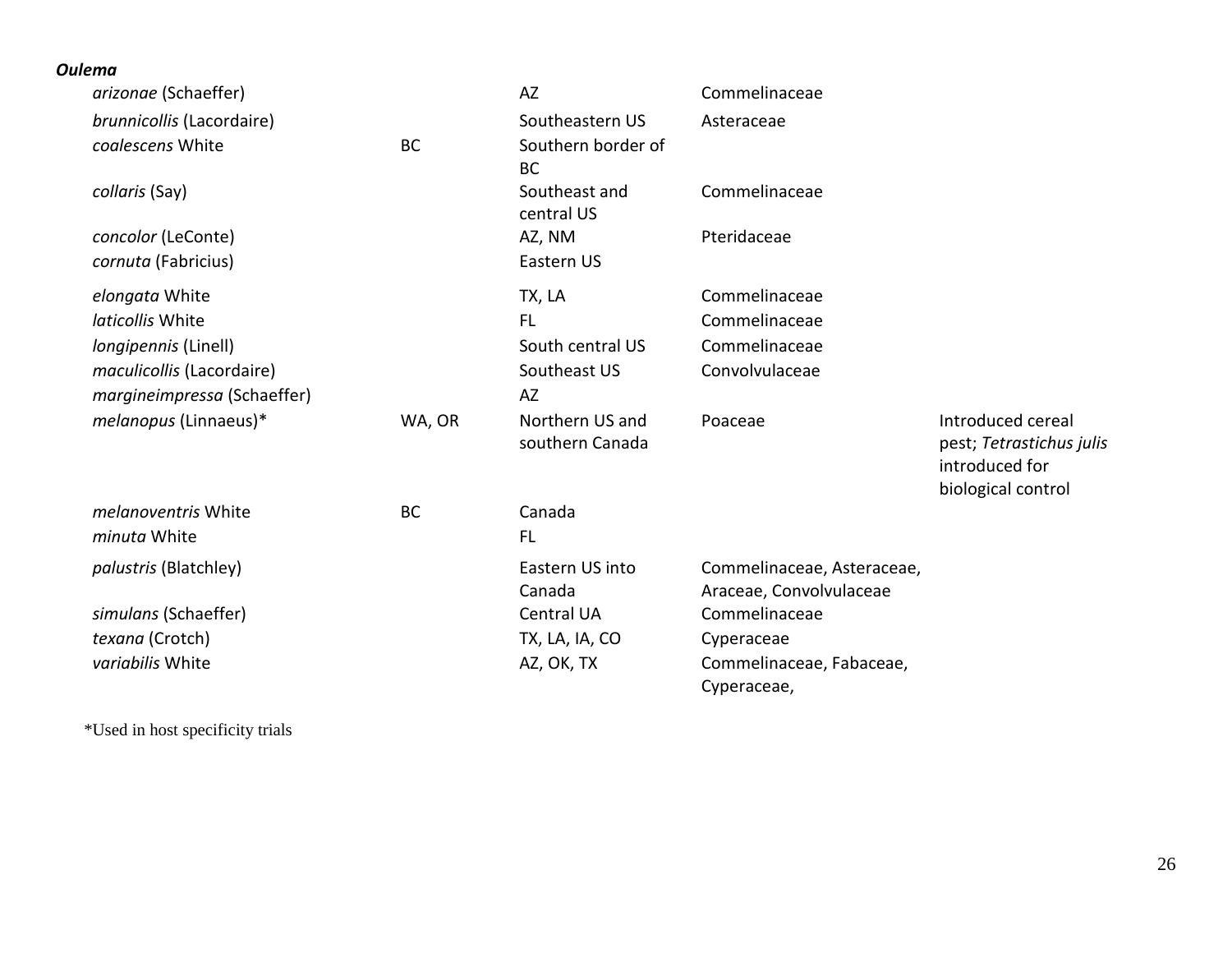#### Decision and Finding of No Significant Impact for

Field release of *Diaparsis jucunda* (Hymenoptera: lchneumonidae), *Lemophagus errabundus* (Hymenoptera: Ichneumonidae), and *Tetrastichus setifer* (Hymenoptera: Eulophidae) for biological control of the lily leaf beetle, *Lilioceris lilii* (Coleoptera: Chrysomelidae) in the Contiguous United States August 2017

The U.S. Department of Agriculture (USDA), Animal and Plant Health Inspection Service (APHIS) is proposing to issue permits for release three parasitoids into the environment for the purpose ofreducing lily leaf beetle (LLB), *Lilioceris lilii* (Coleoptera: Chrysomelidae) populations. The biological control agents are known to attack LLB consistently in the northeastern United States, where they have already been released. The agents are *Diaparsis jucunda* (Hymenoptera: Ichneumonidae), *Lemophagus errabundus* (Hymenoptera: lchneumonidae), and *Tetrastichus setifer* (Hymenoptera: Eulophidae) (hereafter "these agents"). Before permits are issued for release of these agents, AP HIS must analyze the potential impacts of the release of these agents into the contiguous United States in accordance with USDA, APHIS National Environmental Policy Act implementing regulations (7 Code of Federal Regulations Part 372). APHIS has prepared an environmental assessment (EA) that analyzes the potential environmental consequences of this action. The EA is available from:

> U.S. Department of Agriculture Animal and Plant Health inspection Service Plant Protection and Quarantine Pests, Pathogens, and Biocontrol Permits 4700 River Road, Unit 133 Riverdale, MD 20737 http://www.aphis.usda.gov/plant health/ea/index.shtml

The EA analyzed the following two alternatives in response to a request for permits authorizing environmental release of these agents: (1) no action, and (2) issue permits for the release of *Diaparsis jucunda, Lemophagus errabundus,* and *Tetrastichus setifer* for biological control of LLB. A third alternative, to issue permits with special provisions or requirements concerning release procedures or mitigating measures, was considered. However, this alternative was dismissed because no issues were raised that indicated that special provisions or requirements were necessary. The No Action alternative, as described in the EA, would likely result in the continued use at the current level of chemical, cultural, mechanical, and biological control methods for the management of LLB. These control methods described are not alternatives for decisions to be made by APHIS, but are presently being used to control LLB in the United States and may continue regardless of permit issuance for field release of the agents. Notice of the EA was made available in the Federal Register on July 13, 2017 for a 30-day public comment period. One comment was received on the EA by the close of the comment period. The commenter was opposed to the release of the agents but did not raise any substantive issues.